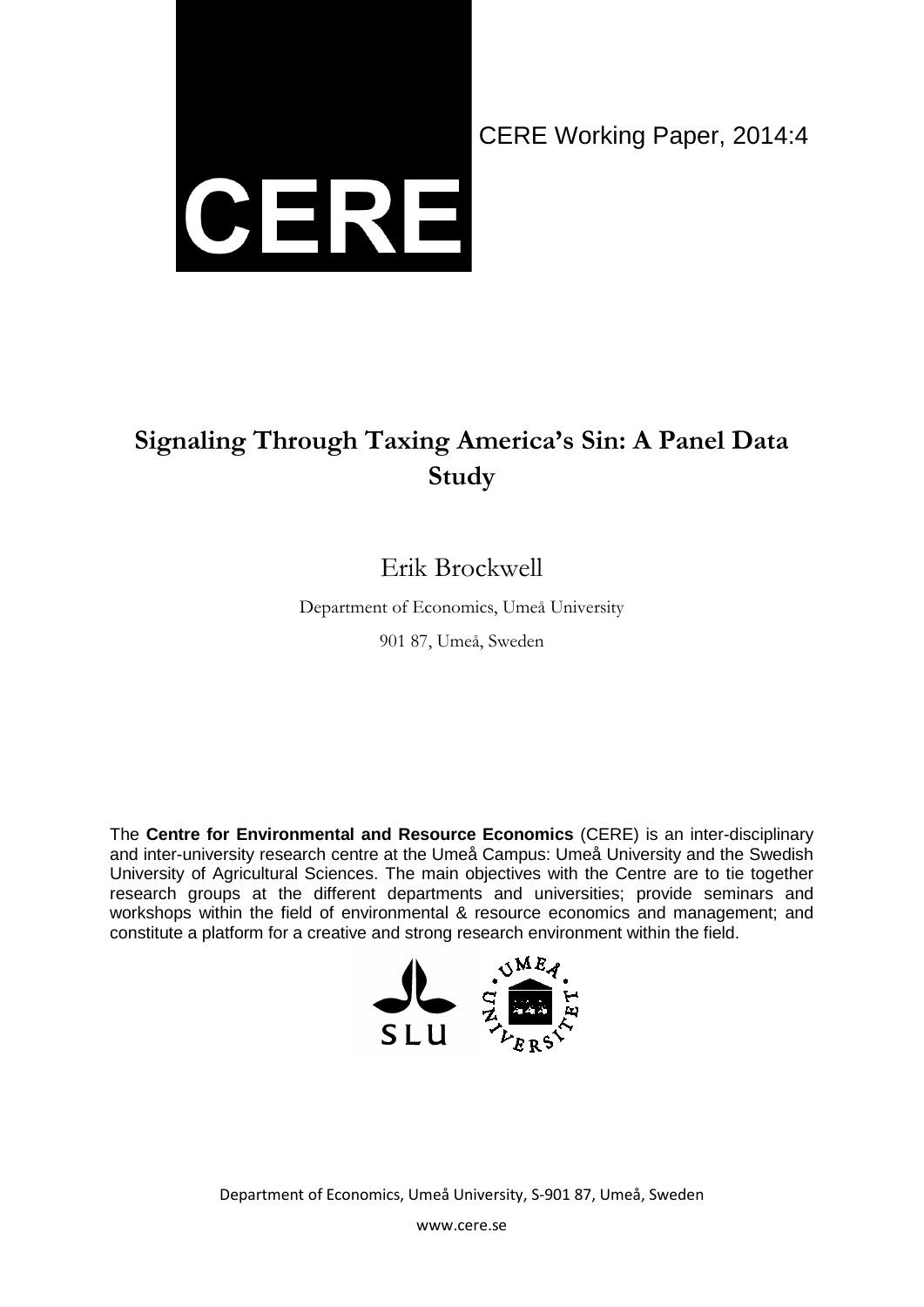### **Signaling Through Taxing America's Sin: A Panel Data Study**

Erik Brockwell<sup>[1](#page-1-0)</sup>

Department of Economics, Umeå University

901 87, Umeå, Sweden

 $2<sup>nd</sup>$  June, 2014

#### Abstract

This article aims to examine how sin taxation changes long-term consumer behavior regarding commodities which are deemed harmful for both health and the environment. These include tobacco, alcoholic beverages, sugar and confectionary, household energy, and motor fuel. Specifically, we examine the signaling effect from taxation which is seen if a tax increase leads to a significantly larger change in consumption than a producer price change. The empirical analysis is conducted by a US panel data study, during the period 1988-2012 for the four US census regions, using the Almost Ideal Demand System (AIDS). We find the main result to be that the signaling effect from taxation is significant for tobacco (at the 10% significance level) as well as for electricity and motor fuel (at the 5% significance level).

Keywords: taxation; signaling; public policy; regulation; legislation; almost ideal demand system; panel data

JEL Classification System-Numbers: C23, D12, H23, I18

<span id="page-1-0"></span> $1$ <sup>1</sup> This paper is written in connection with:

CERE (Centre for Environmental and Resource Economics) Graduate School in Population Dynamics and Public Policy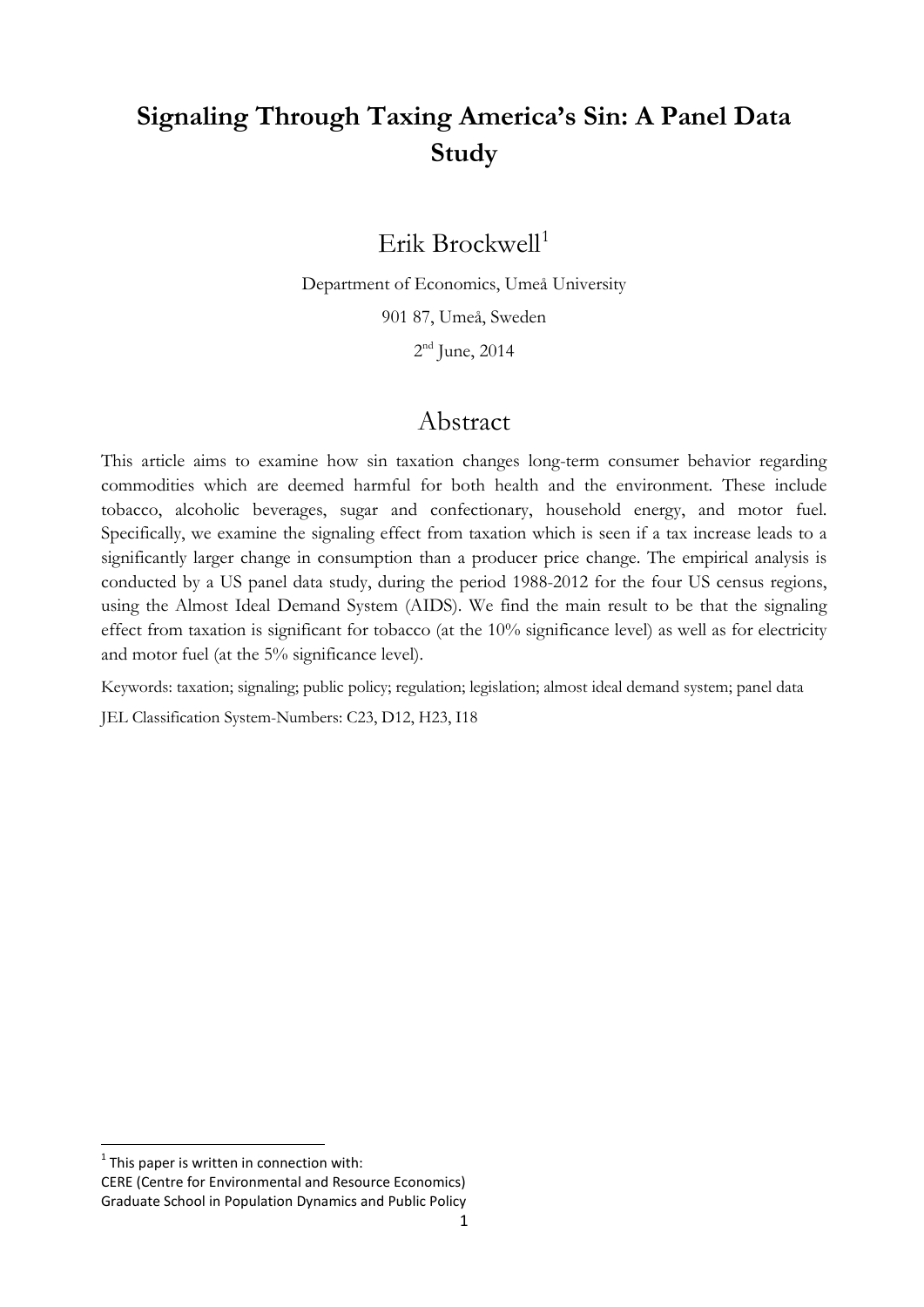#### **1.** Introduction

The aim of this article is to conduct a panel data study to consider, how sin taxation changes the long-term consumer behavior regarding commodities which are deemed harmful for both health and the environment. Specifically, the main contribution of this article is the use of US panel data during the period 1988-2012 for the following census regions: 1) Northwest; 2) Midwest; 3) South; and 4) West. We do not consider state-by-state effects due to the unavailability of data. Commodities analyzed in this paper are tobacco, alcoholic beverages, sugar and confectionary, household electricity, household natural gas, and motor fuel. Here, the focus is on the signaling effect, which, as described in more detail later, is seen as an additional informational effect from taxation where a change in taxation leads to a greater change in demand above a basic price effect.

Taxation of commodities which produce negative externalities are deemed 'sin taxation'[2](#page-2-0) which is defined as a sumptuary tax specifically enforced on a good which is addictive, self-destructive, and socially undesirable while raising revenue for pro-social activities<sup>[3](#page-2-1)</sup> (Johnson and Meier, 1990; Lorenzi, 2004). As stated by Hines (2007), traditionally, sin taxation has been a common phrase for taxation on tobacco, alcohol, and unhealthy foods. However, sin taxation has also been a term used for taxation on motor fuel and appliances emitting excessive pollutants. Our objective is achieved through investigating if effects on consumer behavior differ from whether the change in consumer prices differs depending on if the price change is due to a tax change or a change in producer price. If taxation leads to a larger change in consumption than the producer price, this is referred to the 'signaling effect' of taxation (Brockwell, 2013). Here, taxation signals to the consumer the properties of the good consumed on how consumption affects negatively the public good via, e.g. pollution, or the private good via, e.g. health effects.

A key contribution of this article is to shed light on interaction effects of legislative introductions (e.g. bans and restrictions) and changes in gender shares within the U.S. Expenditure Survey. The latter being the percentage of men and women surveyed. As an increasingly popular method in empirical studies, the advantage of using panel data methods is that it accounts for unobserved heterogeneity characterizing economic agents which is not easily done with pure cross-sectional data (Semykina & Wooldridge, 2008). There exist no studies to the author's knowledge on the signaling effect using a panel data method. Specifically, this article uses panel data for the United States over the period 1988-2012.

Sin taxation as an economic instrument is an important tool to increase the cost of consumption for a commodity producing negative externalities. Sin taxation hence changes consumption behavior among households and society in the expected direction through internalizing the external costs of consumption and placing a monetary value on the impact of that consumption (Crawford & Sobel, 1982). Our paper focuses on the most discussed examples of sin taxation: tobacco, alcohol, sugar and confectionary, household energy, and motor fuel. This article analyzes the potential effects from taxation via the price elasticity for the particular commodity. In behavioral economics, prospect theory, and the concept of loss aversion is the usual explanation of reactions to taxation (Kahneman

<span id="page-2-0"></span> $2$  The term 'sin' is presented as a value term used by certain literature. The consumer, through consuming tobacco, alcohol, and sugar is said to lead an unhealthy lifestyle whilst putting an excess burden on the healthcare system. For environmental sin taxation, a consumer through convenience or laziness may choose to use motor fuel instead of walking, biking or taking public transport.

<span id="page-2-1"></span> $3$  I.e. exercise programs, addiction treatment programs, and community leisure events.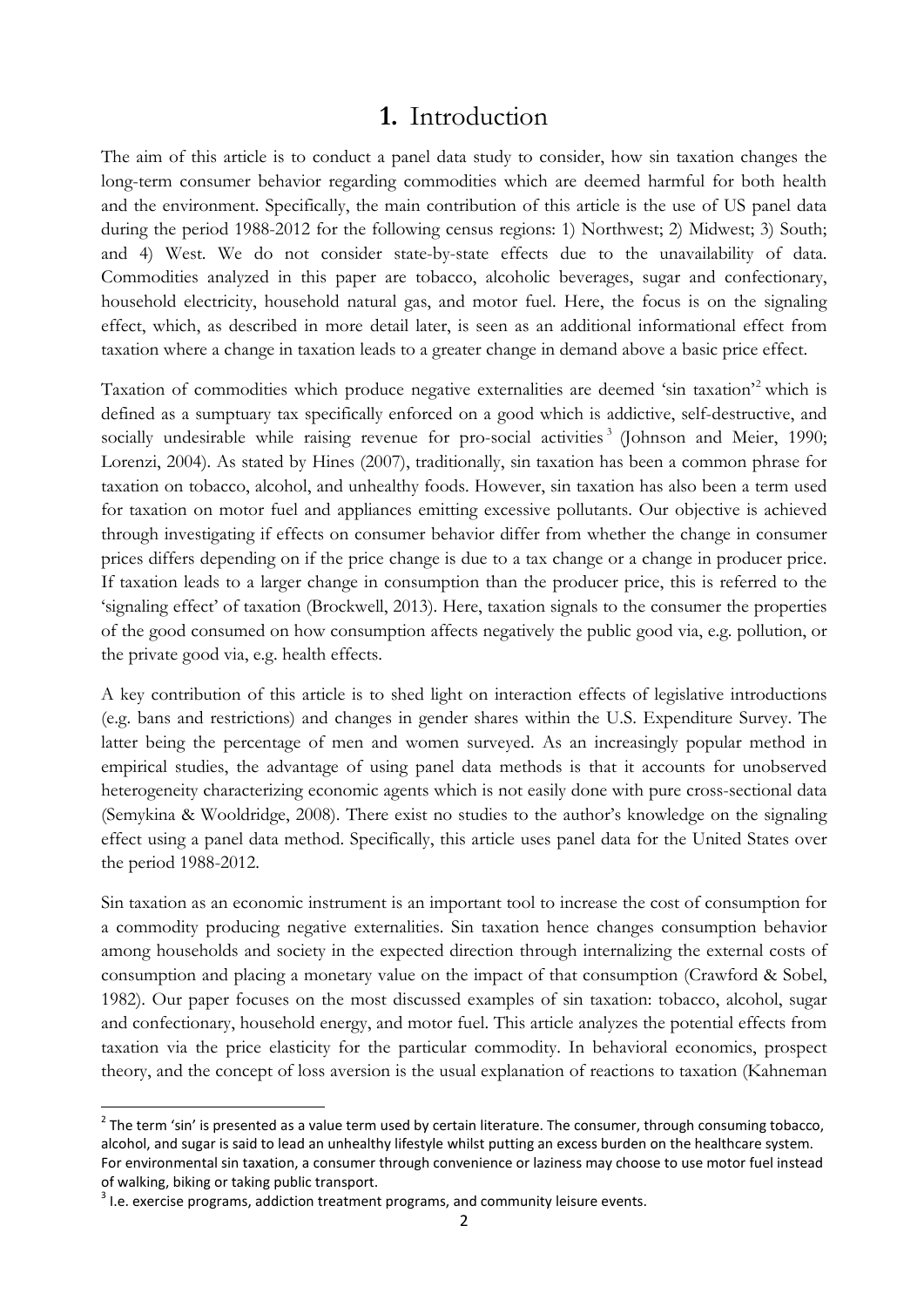and Tversky, 1979). Another strand of the literature diverging from basic consumer theory comes from what has been denoted 'signaling theory', which has its roots in contract theory and asymmetric information (Spence 1973, 2002).

A key addition this article makes is that legislation must be considered as an interacting effect on taxation where taxation cannot effectively transmit signals in isolation. This is due to consumers being 'less informed' about the properties and impact of a good. This lack of information on the part of the consumer seems to show a market failure and thus validates need for the government to intervene. Here, the government or regulator is considered 'better informed' through possession of statistics agencies along with specialized research groups. As this missing information holds a public good nature, the government has a key function to disseminate this through mutual communication streams (through e.g. legislation, public information campaigns, etc.) to persuade the consumer to alter beliefs (Licari & Meier, 2000). Consumers do not simply forget about the negative effects from consumption; rather there exists a decay over time of the information, and the impact regarding consumption, for the given commodity.

These alterations in beliefs through changes in taxation then directly affect the consumers' utility functions. This being as two features enters the household utility function, namely, consumption and the private/public externalities. The public externality here can be, for example, environmental quality whilst the private externality can be personal health. Hence, as stated by Bovenberg and de Mooij (1994), in maximizing utility, the households adapt both features potentially as instruments for demand of private goods. The consumer may then change their preferences as beliefs change regarding the importance of the public and private good within the household's utility function.

Another basic idea is that the signaling effect from taxation may be reinforced or crowded out if a change in taxation is combined with changes in legislation. Using the methodology from Brockwell (2013) we examine the role of legislation (i.e. restrictions, advertising, etc.) and how the effects from this may interact with taxation according to how households perceive changes in the tax level.

We also find that gender is a relevant point of interest as through the U.S. Consumer Expenditure Survey<sup>[4](#page-3-0)</sup>, the sampling of men and women has changed over time quite dramatically. This is done as averages for the demographic group of consumer units (households) based on the region of residence to give a gender share. For example, on average across the four regions considered, in 1988 within the sample there were 68.75% men and 31.25% women within the survey. In 2012 this changed to 46.75% men and 53.25% women. This shows the sample has potentially been biased towards men.

This shift in gender shares over time shows there may be a selection problem in the Consumer Expenditure Survey where the sample may not be representative of the population. While this article does not look to explain the reasons for these changes, such changes can possibly be due to demographic changes, changes in the sampling method and sampling errors. Such variations in gender representation may potentially have positive or negative interactions on the signaling effect where regression results may be biased if men and women react differently to taxation. For example considering alcohol, over many years and in different countries, men are reported to drink more alcohol and experience more alcohol health-related problems than women (Plant, 1990). For these reasons, this article will add a gender-by-year interaction term between gender and taxation in order to gauge if there is any positive or negative effect on sin taxation not captured by the time trend.

<span id="page-3-0"></span><sup>&</sup>lt;sup>4</sup> The Consumer Expenditure Survey is detailed in Chapter 3.2 for the description of data.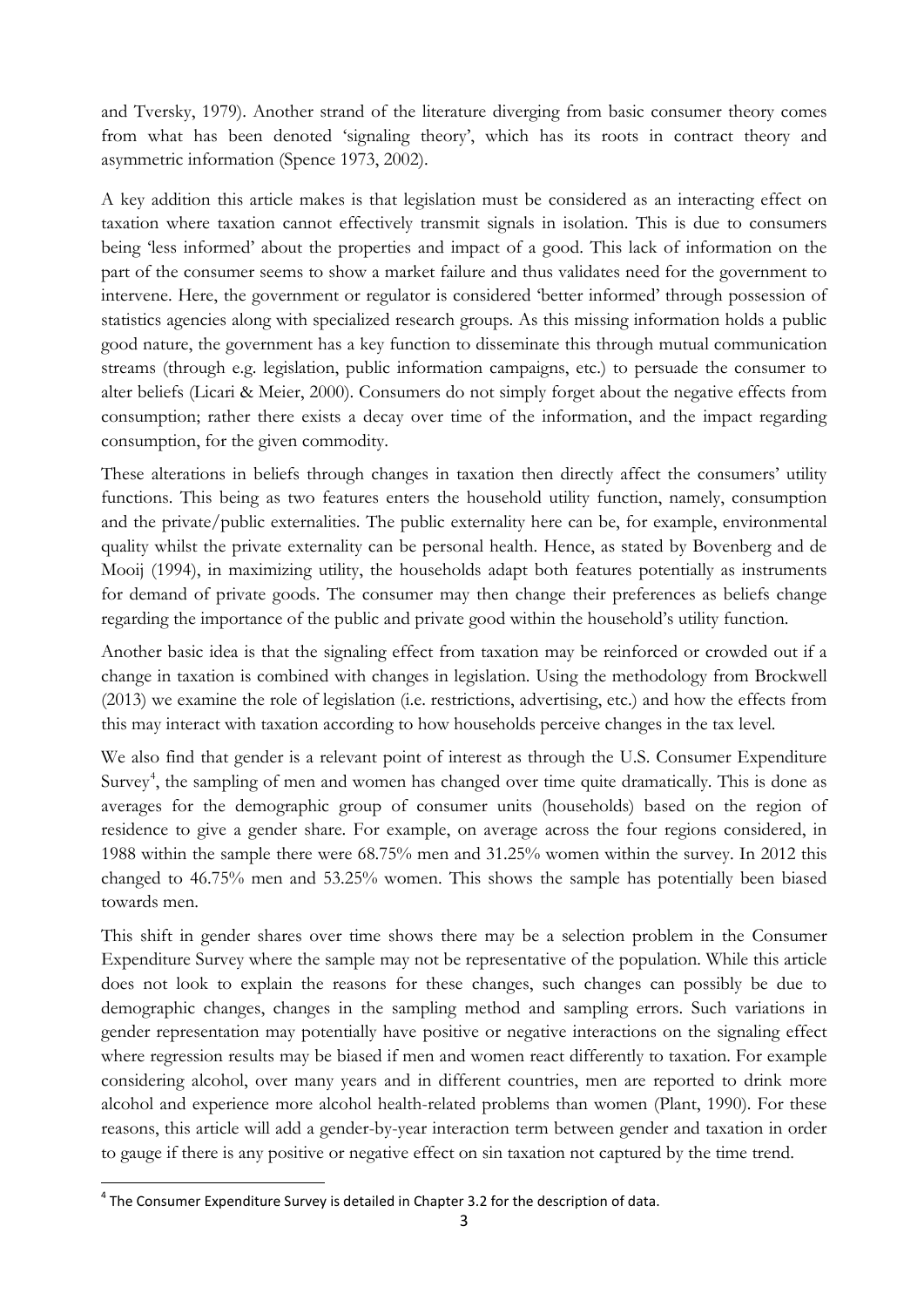A key feature of this article is the use of a panel data method which allows us to model the complexity of human behavior than what is typically achieved with aggregated time series data. As stated by Hsiao (2006), with panel data we may rely on the inter-individual differences (across time, groups and regions) to reduce the collinearity between variables (through more degrees of freedom) and estimate unrestricted time-adjustment patterns. Looking at specific region data, which have their own unique consumption and price levels, we can estimate a more accurate model detailing behavior to the relationship between producer price and the signaling effect of taxation.

This article's main objective is to analyze the overall significance of the signaling effect, along with corresponding interaction effects from legislation and gender on taxation, across the regional panel groups. The importance of this study is to gauge whether there is an effect from taxation beyond a basic price effect from information. Specific welfare calculations are beyond the scope of this study but would be an issue for future analysis. Specifically, this article aims to answer the following questions:

- 1) Is there a signaling effect of taxation for a given commodity?
- 2) Are the legislative and gender interaction effects on taxation significant in any direction?

The rest of the paper is structured as follows. In the next section we provide a more detailed background to the problem. Section 3 will outline the model used for the empirical analysis and provide a description of the data that is used. Section 4 presents the results from the analysis. Section 5, finally, gives some concluding remarks and suggestions for future research.

### **2.** Background

As reported by the Center for Disease Control and Prevention (CDC), tobacco is the leading cause of preventable death, with annually  $443,000$  deaths per year<sup>[5](#page-4-0)</sup> (one in five deaths) costing more than \$193 billion each year through \$97 billion in lost productivity and \$96 billion in health care expenditures (CDC, 2008a). It is then easy to see why the US Surgeon General describes smoking as, *"the most important public health issue of our time"* (USHHS, 1982). Tobacco taxation is greatly considered the most efficient policy lever to reduce tobacco consumption (USHHS, 2012). Earlier studies on price elasticities, since 1970, have varied greatly from -0.4 to -1.3 on one hand, and -0.25 and -0.50 on the other hand from another range of previous studies (Wasserman *et al.*, 1991; Chaloupka *et al.*, 2002). These results show an unclear result on the effect of price. Extensive debates exist over regional variations in taxation as well as the performance of a tax compared to legislative or educational measures to reduce tobacco consumption. Previous econometric studies have also determined that the younger generations seem to be more responsive to tobacco taxation which has meant a greater effect over time (Grossman & Chaloupka, 1997; DeCicca *et al.*, 2008).

In the United States, excessive alcohol consumption accounts for approximately 79,000 deaths per year making alcohol abuse the 3rd leading lifestyle-related cause of death nationally (Mokdad *et al.*, 2000; CDC, 2008b). In 2005, through other alcohol-related effects: health defects, violence, injuries, and risky sexual behaviors, these effects have led to more than 1.6 million hospitalizations and 4 million emergency room visits. With about 38 million Americans (one in six) admitting to binge

<span id="page-4-0"></span> $^5$  Every year, tobacco kills more Americans than HIV, drug and alcohol abuse, suicides, murders and car accidents combined (CDC, 2014).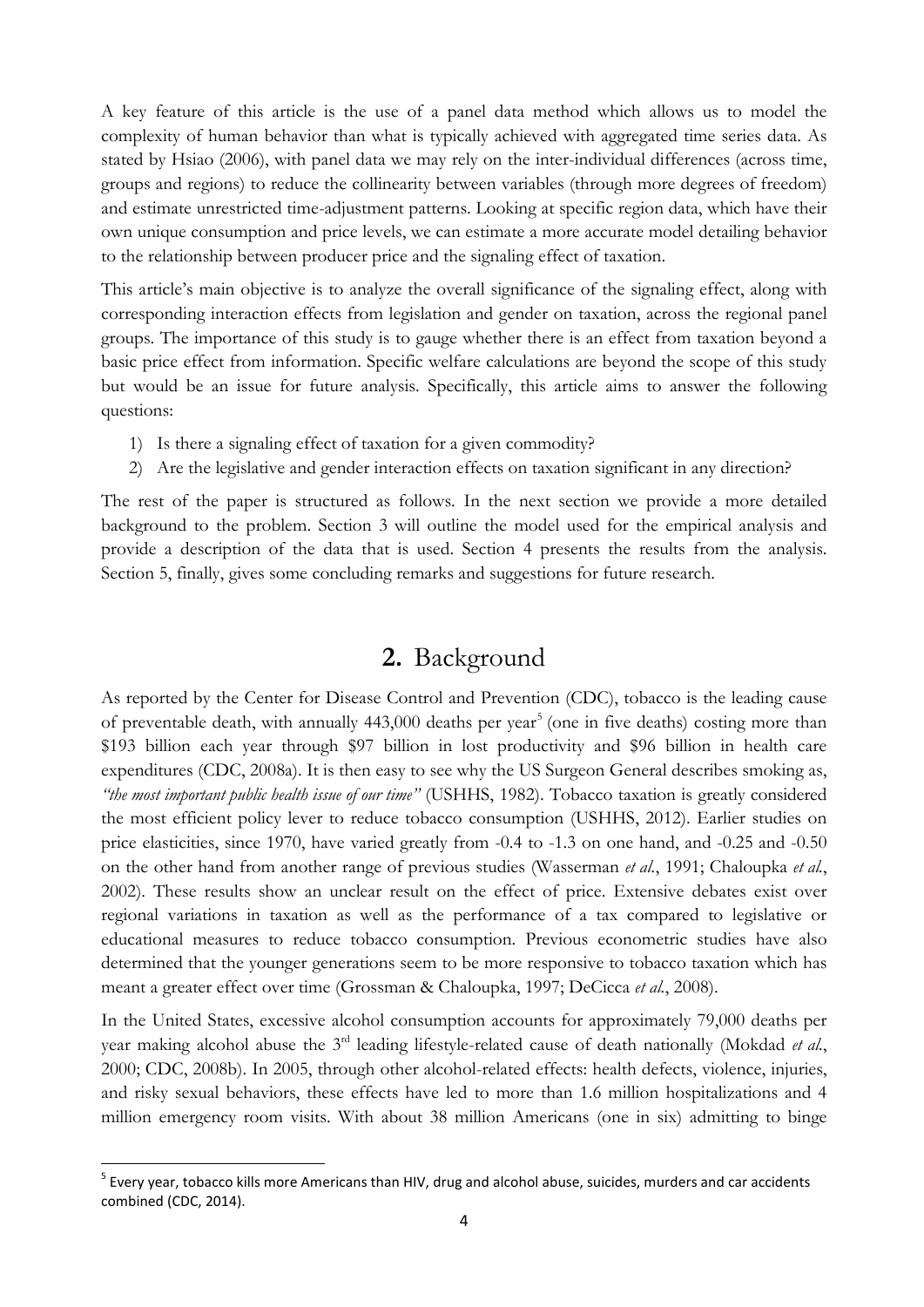drinking<sup>[6](#page-5-0)</sup>, this issue is reported as a bigger problem than previously thought, presenting a long-term health risk problem (CDC, 2012). The CDC reports the key method in tackling this is through increasing alcohol taxation as well as stronger legislation of sales and marketing for alcoholic beverages. However, there appears to be no clear policy recommendation as to which method is suggested as the most efficient policy lever in tackling alcohol consumption. A review by Wagemaar *et al.* (2009) using 1,003 estimates, from 112 different studies finds that a mean of the price elasticity ranging between -0.46 (beer) and -0.80 (spirits). However, it seems to be a large variation between individuals, not the least depending on the level of consumption.

Obesity from over-consumption of sugar and confectionary goods is seen as a major issue for public health and personal attractiveness where society desires to adhere to weight norms set by public perception<sup>[7](#page-5-1)</sup> and the public health community. With 35.7% of US adults classified as obese, this is a substantial risk factor for many serious diseases including heart disease, diabetes, and shortened lifespans. Furthermore, medical costs associated with obesity are estimated at around \$147 billion; \$1,429 higher than for those with normal weight (Ogden *et al.*, 2012). With the second highest proportion of obesity worldwide that is projected to dramatically increase (OECD, 2011), there is a sense of urgency for the US government to change consumer behavior and eating habits. As stated by Wang & Beydoun (2007), studies considering strategies to tackle obesity, looking at the dynamic effects of policy measures, are greatly needed. However, health issues through unhealthy food contain a different consumption dimension compared to tobacco, through the lack of an addictive chemical like nicotine (Schroeder, 2007). From a review of 160 studies on price elasticity of demand for major food categories, the mean long-run elasticity for sugar and confectionary is -0.34 (Andreyeva *et al.*, 2010). As no literature exists, to the author's knowledge, on the signaling effect within taxation, the need for a panel data study on this area is apparent.

Environmental taxation for motor fuel and household energy remains a very important issue for consumers in the face of rising motor and household energy prices. Despite these concerns, US green taxes are 3.5% of total tax revenues compared to the average of 7% for OECD countries (Milne, 2007). With rising prices and the influence of fossil fuel suppliers being a major campaign issue for politicians, justification for increasing taxes is a must to convince voters why taxes are being raised to not risk political fallout. Since the Clean Air Act of 1970, environmental regulation has started to take shape where the Environmental Protection Agency (EPA) was given responsibility in implementing these laws [8](#page-5-2) . Despite this, in 2006 the U.S. was listed as the second highest polluter in the world with  $17.3$  tons of per capita  $CO<sub>2</sub>$  emissions (PNEAA, 2012). As reported by the EPA (2012), from 1990 to 2010, greenhouse gas emissions have increased in the U.S. by 10.5% with the biggest offenders being transportation (31%) and residential electricity consumption (22%). Whilst cars and appliances have gotten cleaner over the years, consumption of motor fuel and residential energy has still increased, which has offset this progress. To a large extent this is due to the number of vehicle miles travelled from 1990 to 2010, which has increased by 34% whilst energy demand from household energy has increased by 29%.

<span id="page-5-0"></span> $6$  Binge drinking is defined when a person consumes 5 or more drinks for men and 4 or more drinks for women in the space of about 2 hours (NIAAA, 2004)

<span id="page-5-1"></span> $<sup>7</sup>$  This includes perception of attractiveness from many as well as a signal of self-control and self-discipline.</sup>

<span id="page-5-2"></span>O'Donoghue & Rabin (2006) formalizes this as, "a time-inconsistent preference for immediate gratification".<br><sup>8</sup> Pollution control laws delegate authority to the individual states to create their own programs in implementin the law while the EPA enforces these programs.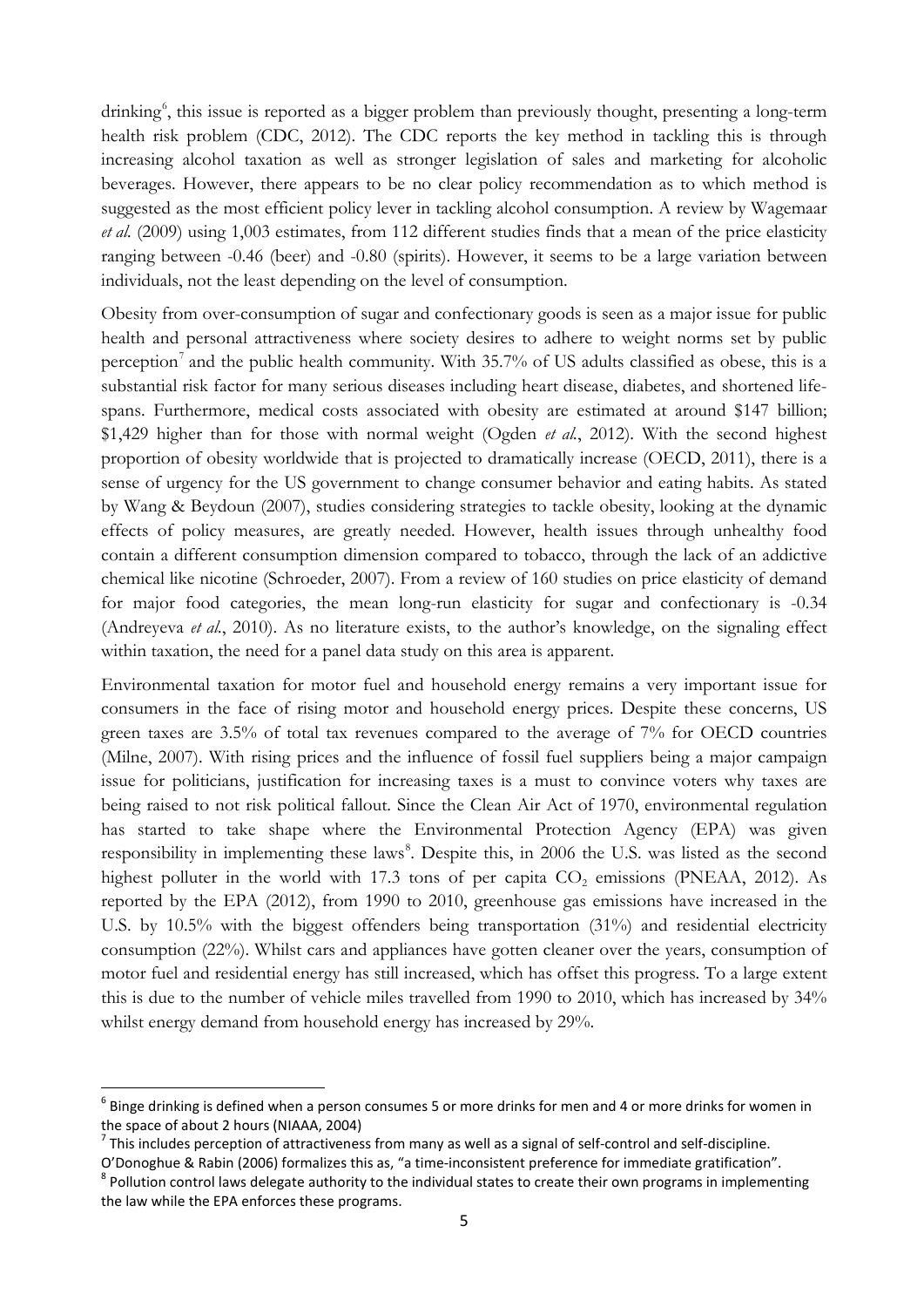Compared to Europe, the demand for motor fuels is very inelastic at least in the short run partly due to the limited amount of readily available alternatives to power motor vehicles (Schimek, 1996). Through a dataset of 312 elasticity observations for gasoline demand, Brons *et al.* (2008) finds that the price elasticity of demand is quite inelastic for short-run and long-run elasticities of -0.36 and - 0.81, respectively. The study also concludes that pricing policy based only on gasoline taxes may not be a very effective instrument to decrease the demand for gasoline. Here the results points to a high dependence of consumers on automobile transport and indicates that pricing policy could be more effective if combined with other vehicle charges and legislative introductions. Through a review of economic literature, Espey & Espey (2004) states that mean short and long run price elasticities for US residential electricity are -0.35 and -0.85, respectively. Considering residential natural gas, economic studies have had quite erratic results where Dahl (1993) states that from a review across many studies that price elasticity is around -0.27. Here we can see that price elasticities for natural gas are often more inelastic than electricity. However, the overall elasticities show that household energy demand remains inelastic to price changes. This article aims to investigate whether these previous findings are accurate through the impact of the signaling effect where no studies have done this to the author's knowledge.

#### 3. The model and data

This section details the model and data that will be used in the empirical analysis. To model consumer behavior, this paper adapts a three-stage budgeting model where the first stage assumes the cost-minimizing household determines how much to spend on leisure, savings and consumer goods. Second, given a total budget for consumer goods, the household allocates its total expenditure for commodity groups, i.e. foodstuff, household energy, etc. Third, the household allocates expenditure on specific commodities within each group, given its budget for the commodity group. This article will conduct a panel data study over the given time period for each commodity and region during the third stage of this budgeting process.

#### *3.1 Modeling approach*

The model employed in this article expands a panel data approach upon the basic form of the AIDS (Almost Ideal Demand System) model first developed by Deaton & Muellbauer (1980), and expanding by Ghalwash (2007) and Brockwell (2013) in order to study the 'signaling effect' from taxation. This being how taxation signals additional properties of a commodity which causes an effect above a basic price effect compared to producer price. The AIDS model is used due to its desirable properties. It gives an arbitrary first-order approximation to any demand system, which means that it satisfies axioms of choice, aggregates over consumers without invoking parallel Engel curves, and is consistent with the budget constraint (through adding up) (Deaton and Muellbauer, 1980; Aasness and Røsdeth, 1983). In addition, it allows for weak seperability, hence allowing for multistage budgeting<sup>[9](#page-6-0)</sup>.

<span id="page-6-0"></span><sup>&</sup>lt;sup>9</sup> We have also considered using an expansion of the AIDS model known as the DAIDS (Dynamic Almost Ideal Demand System). This is where the consumer's current perception of current period 'fixed cost' depends on current prices and his 'standard of living' in the last period as measured by lagged expenditure. Essentially the model measures the habit effects on the price index. However as our commodities have varying degrees of habit forming and that for most developed countries, income effects can be limited; thus incorporating the habit effect in our model may not be entirely satisfactory (Blanciforti *et al.*, 1986; Liao & Chen, 2006).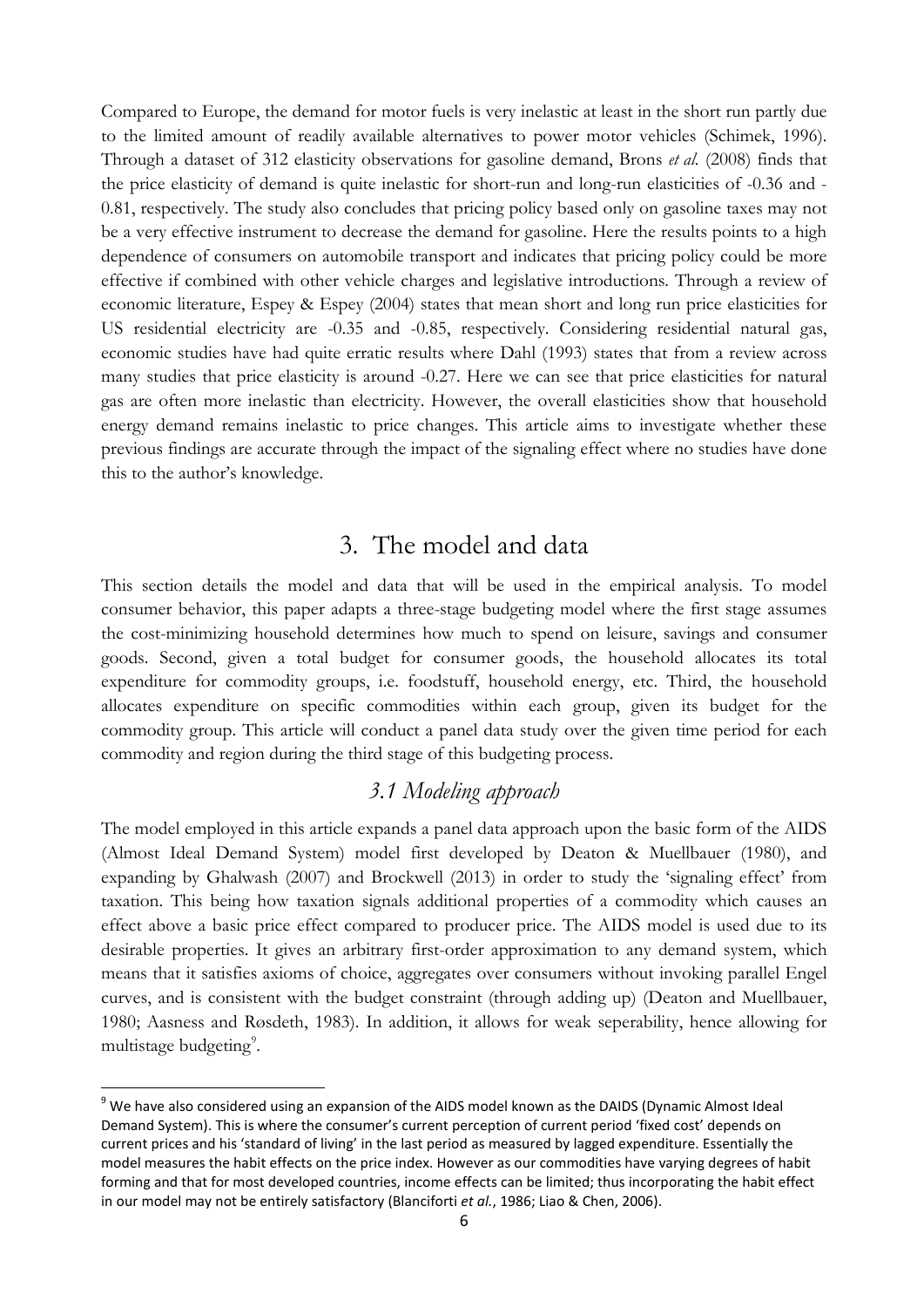This paper adapts the basic AIDS model used in Ghalwash (2007) and Brockwell (2013), which allows us to separate the effects from taxation as opposed to producer price changes (price exclusive of consumer taxes). Furthermore, we assume weak seperability. In this case this means that consumers in the first stage are assumed to determine how much to spend on various groups of commodities, given their total budget for consumption. While they are in the second stage, the consumers determine how much to spend on each separate commodity with each group. In order to determine the final total own-price and total expenditure elasticities, it is thus required to have estimates on the elasticities in each stage, i.e. both group and commodity elasticities. However in the results section, the focus is on the individual commodities and their total elasticities. The results from the commodity group estimation are presented in Appendix B.

Given the multi-stage budgeting assumption, we can express the basic AIDS model for the first stage, the commodity groups as (for a particular household, state, or country)<sup>[10](#page-7-0)</sup>:

$$
w_{(r)t} = \alpha_{(r)} + \sum_{r=1}^{n} \gamma_{(r)s} \ln p_{(s)t} + \beta_{(r)} \ln(x_t/P_t) + \varepsilon_{(r)t}; \quad r = 1, ..., n
$$
 (1)

where  $r = 1, ..., n$  denote commodity groups. Here,  $w_{(r)t}$  denotes the budget share for group *r* at time  $t$ ; p denotes the consumer price;  $x_t$  denotes the total expenditure of non-durable commodities; and *P* denotes the total consumer price index. Following, among others, Deaton & Muellbauer (1980b), Moschini (1995), and Ghalwash (2007), the consumer price index used is Stone's (geometric) price index given below:

$$
\ln(P_t) = \sum_j w_{(r)t} \ln(p_{(r)t})
$$
\n(2)

Similarly for the second stage, the basic equation system for the individual commodities, describing allocation of expenditure within each commodity group, is expressed as:

$$
w_{i(r)t} = \alpha_i + \sum_{j=1}^{m(r)} \gamma_{ij} \ln p_{jt} + \beta_i \ln(x_{(r)t}/P_{(r)t}) + \varepsilon_{it}; \quad i = 1, ..., m(r); r = 1, ..., n \quad (3)
$$

where  $i = 1, ..., m(r)$  denote commodities within group *r*. Here,  $w_{it}$  denotes the budget share for commodity *i* within commodity group *r*;  $p_{it}$  denotes the consumer price for the commodity;  $x_{(r)t}$  is the total expenditure allocated to commodity group  $r$ ; and  $P(r)t$  is the price index for the *r*th commodity group. As above, we use Stone's (geometric) price index:

$$
\ln(P_{(r)t}) = \sum_{j} w_{j(r)t} \ln(p_{jt})
$$
\n(4)

Equations (1) to (3), along with the corresponding price indices, form the basic model for our purposes. To be able to test for the signaling effect, commodity prices have to be partitioned into a producer price component and a tax component. If we define the producer prices as  $\overline{p}_i$ , and the unit tax rate as  $tax_i$ , then the consumer price is:

<span id="page-7-0"></span> $10$  In this particular application, we use a panel data set covering four different US regions. In the presentation of the model below we have suppressed the index denoting region to save on notational clutter.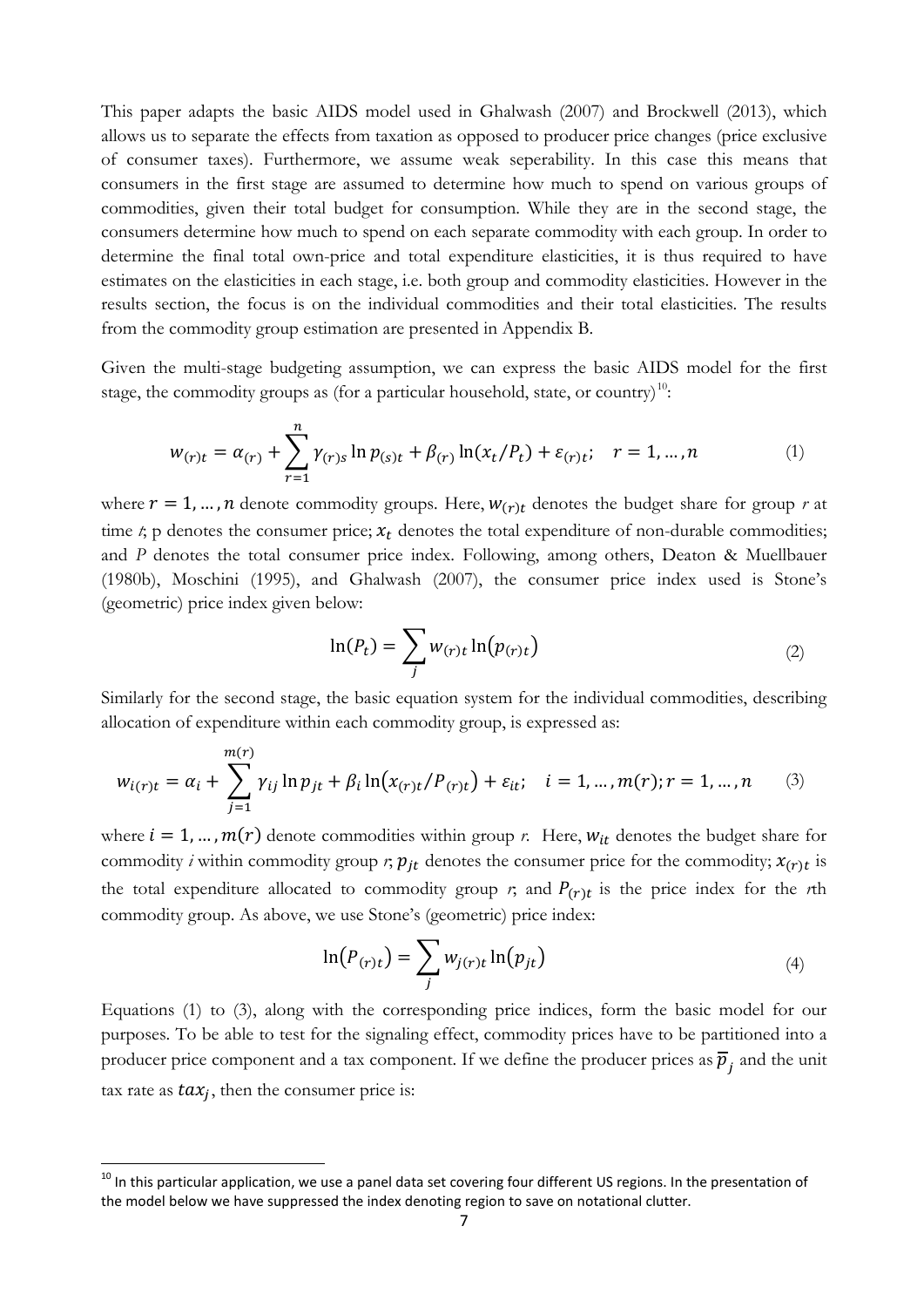$$
p_j = \overline{p}_j + tax_j \tag{5a}
$$

Dividing both sides with  $\overline{p}_i$ , we can, following some manipulation, express the consumer price as:

$$
p_j = \overline{p}_j \left( 1 + \tau_j \right) \tag{5b}
$$

where  $\tau_j = \frac{tax_j}{\overline{p}_i}$ , i.e., the implicit tax rate for commodity j. Similarly for the commodity groups we get:

$$
p_{(r)} = \overline{p}_{(r)} \big( 1 + \tau_{(r)} \big) \tag{5c}
$$

This allows us to rewrite equations (1) and (2) as:

$$
w_{(r)t} = \alpha_{(r)} + \sum_{s=1}^{n} \gamma_{(r)s} \ln \left( \overline{p}_{(s)t} \left( 1 + \tau_{(s)t} \right) \right) + \beta_{(r)} \ln(x_t/P_t) + \varepsilon_{(r)t}; \quad r = 1, \dots, n \tag{6}
$$

$$
w_{i(r)t} = \alpha_i + \sum_{j=1}^{n(r)} \gamma_{ij} \ln \left( \overline{p}_{jt} \left( 1 + \tau_{jt} \right) \right) + \beta_i \ln \left( x_{(r)t} / P_{(r)t} \right) + \varepsilon_{it}; \quad i = 1, ..., n; r
$$
  
= 1, ..., n

Finally, allowing for different effects from changes in producer price and taxes respectively, equations (6) and (7) can be written as:

$$
w_{(r)t} = \alpha_{(r)} + \sum_{s=1}^{n} \gamma_{(r)s} \ln(\overline{p}_{(s)t}) + \sum_{j=1}^{n} \tilde{\gamma}_{(r)s} \ln(1 + \tau_{(s)t}) + \beta_{(r)} \ln(x_t/P_t) + \varepsilon_{(r)t}; \quad i \in [8]
$$
  
= 1, ..., n  

$$
w_{i(r)t} = \alpha_i + \sum_{j=1}^{m(r)} \gamma_{ij} \ln(\overline{p}_{jt}) + \sum_{j=1}^{m(r)} \tilde{\gamma}_{ij} \ln(1 + \tau_{jt}) + \beta_i \ln(x_{(r)t}/P_{(r)t}) + \varepsilon_{it}; \quad i \in [9]
$$
  
= 1, ..., n; r = 1, ..., n

The basic specification in (8) and (9) forms the basis for our empirical model, which will take into account the specific data we have.

One addition to the model is that we include fixed effects, since we have a panel consisting of four US regions. Another addition is that we try to control for sample bias in the data, with respect to gender. The reason for this is that there is a trend within the share for females (and hence also males) in the data, in the sense that the share for females in the underlying census data increases over time (as explained in the introduction). To account for this, the model is appended with an interaction between gender shares and the tax effect, implemented for both equation (10) and (11). To allow for these interactions, this is done through samples representing the male gender share per year denoted by G with coefficient η.

In order to fully incorporate the effects of gender to the tax effect, this is included as  $\sigma_l$  gender level interactions. Here, all gender shares are unique amongst the panel sets. As these interactions are implicitly summed across  $r$ ,  $j$  and  $t$ , we are able to write this below in the current form. Coefficients for taxation and the gender interaction effect are then added together where both may potentially influence the consumer's consumption decision. We then rewrite (8) and (9) as: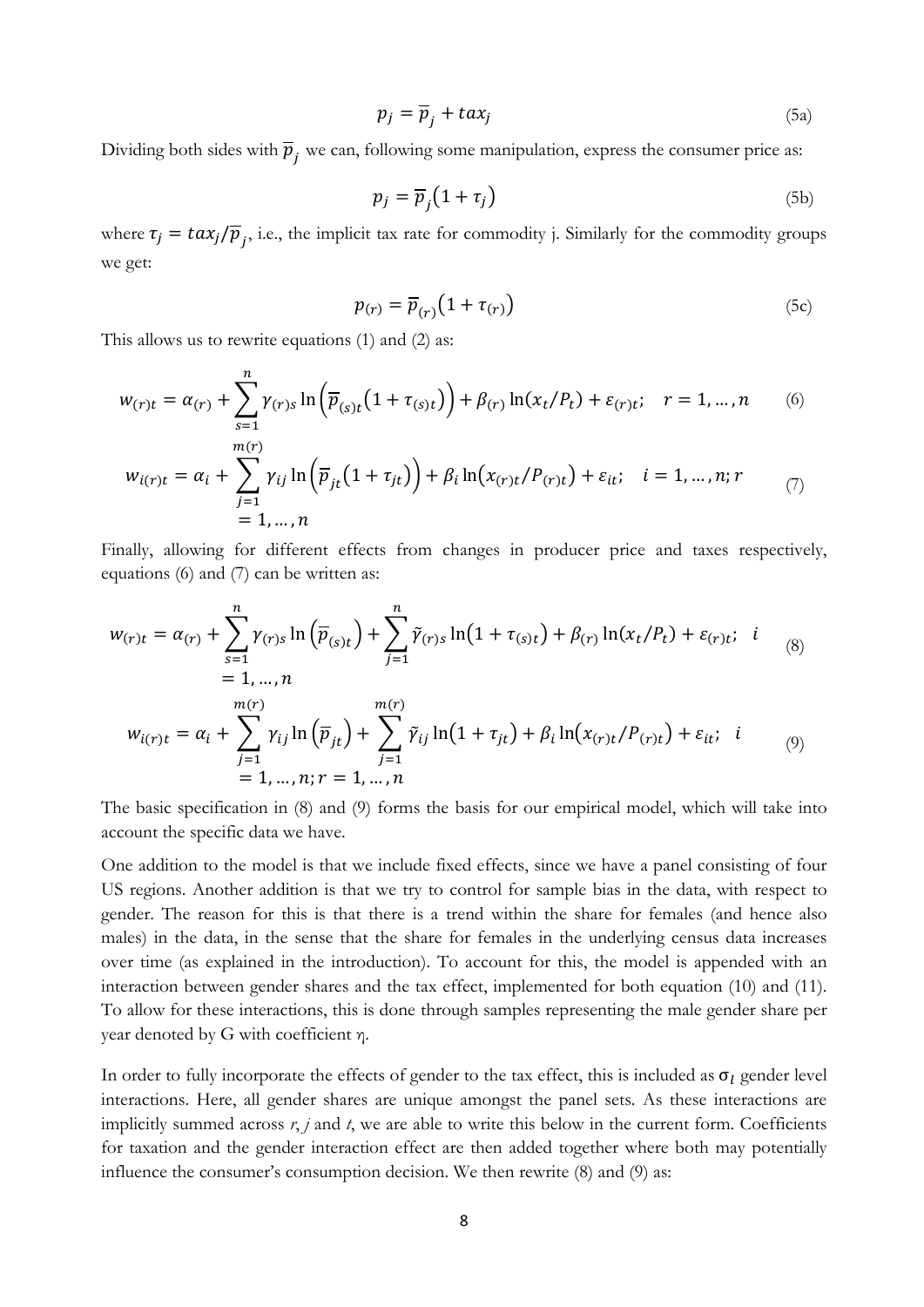$$
w_{(r)t} = \alpha_{(r)} + \tilde{\alpha} + \sum_{s=1}^{n} \gamma_{(r)s} \ln(\overline{p}_{(s)t}) + \left(\sum_{s=1}^{n} \tilde{\gamma}_{(r)s} + \sum_{s=1}^{n} \sigma_{(r)s} G_{mt}\right) \ln(1 + \tau_{(s)t})
$$
  
+  $\beta_{(r)} \ln(x_t/P_t) + \sum_m \eta_{(r)s} G_{mt} + \varepsilon_{(r)t}$   

$$
w_{i(r)t} = \alpha_i + \tilde{\alpha} + \sum_{j=1}^{m(r)} \gamma_{ij} \ln(\overline{p}_{jt}) + \left(\sum_{j=1}^{m(r)} \tilde{\gamma}_{ij} + \sum_{j=1}^{m(r)} \sigma_j G_{mt}\right) \ln(1 + \tau_{jt})
$$
  
+  $\beta_i \ln(x_{(r)t}/P_{(r)t}) + \sum_m \eta_j G_{mt} + \varepsilon_{it}; \quad i = 1, ..., n; r = 1, ..., n$  (11)

where  $\tilde{\alpha}_k$  denotes the region panel fixed effect where this is separated from the constant term to fit in with our fixed effects model. Considering the second stage, equation (11), the demand for commodities within groups, possible effects from legislation and information is allowed for in the same principle as for gender. This is done through a set of dummy variables, representing major legislative reforms or information campaigns upon the point of implementation for specific commodities. The basic idea is that legislation and information may reinforce the tax effect. Legislative effects are denoted as an array of  $q$  dummy variables noted by L with coefficient  $\mu$  which takes the value of 0 at 1988 and then 1 for each major advertising/legislative change<sup>11</sup>. From this it is shown that information from each legislative increase is collected by the consumer and then added and reflected within their consumption behavior as an index of regulatory pressure. To fully incorporate the effects of the legislative increases, it is appropriate to include interaction effects to the tax element. This is seen in equation (12) given by  $\psi_q$  for q legislative introductions. As with gender, coefficients for taxation and the interaction effect are added together where both influence the consumers' consumption decision. However, as legislation in not unique to a panel data group, but rather on the federal level, we do not denote legislation over *k*. Implicitly, legislation interactions are summed across *j* and *t*.

$$
w_{i(r)t} = \alpha_i + \tilde{\alpha}_k + \sum_{j=1}^{m(r)} \gamma_{ijk} \ln \left( \overline{p}_{jt} \right)
$$
  
+ 
$$
\left( \sum_{j=1}^{m(r)} \tilde{\gamma}_{ij} + \sum_{j=1}^{m(r)} \sigma_j G_{mt} + \sum_{q=1}^{Q} \psi_q L_q \right) \ln (1 + \tau_{jt}) + \beta_i \ln (x_{(r)t} / P_{(r)t}) \quad (12)
$$
  
+ 
$$
\sum_{m} \eta_j G_{mt} + \sum_{q} \mu_q L_q + \varepsilon_{ikt}; \quad i = 1, ..., n; r = 1, ..., n
$$

where  $i = 1, \dots, mq$  denote commodities within the commodity group. Parameters estimated from (10) and (12) for the commodity group and individual commodity, respectively, are then collected. These are then used to evaluate consumers' sensitivity to a tax change compared to a pure price change, i.e. the long-run price and tax elasticities, as well as the income, i.e. expenditure elasticities. Calculations of the own-price and expenditure elasticities are done at both stages, i.e. between and within groups. For simplicity of readability, *t* is omitted. For simplicity, suppressing group indices, the between group elasticities for the individual commodity are calculated as:

<span id="page-9-0"></span> $11$  Details on the determination of these values are seen in section 2.2 and illustrated in Appendix A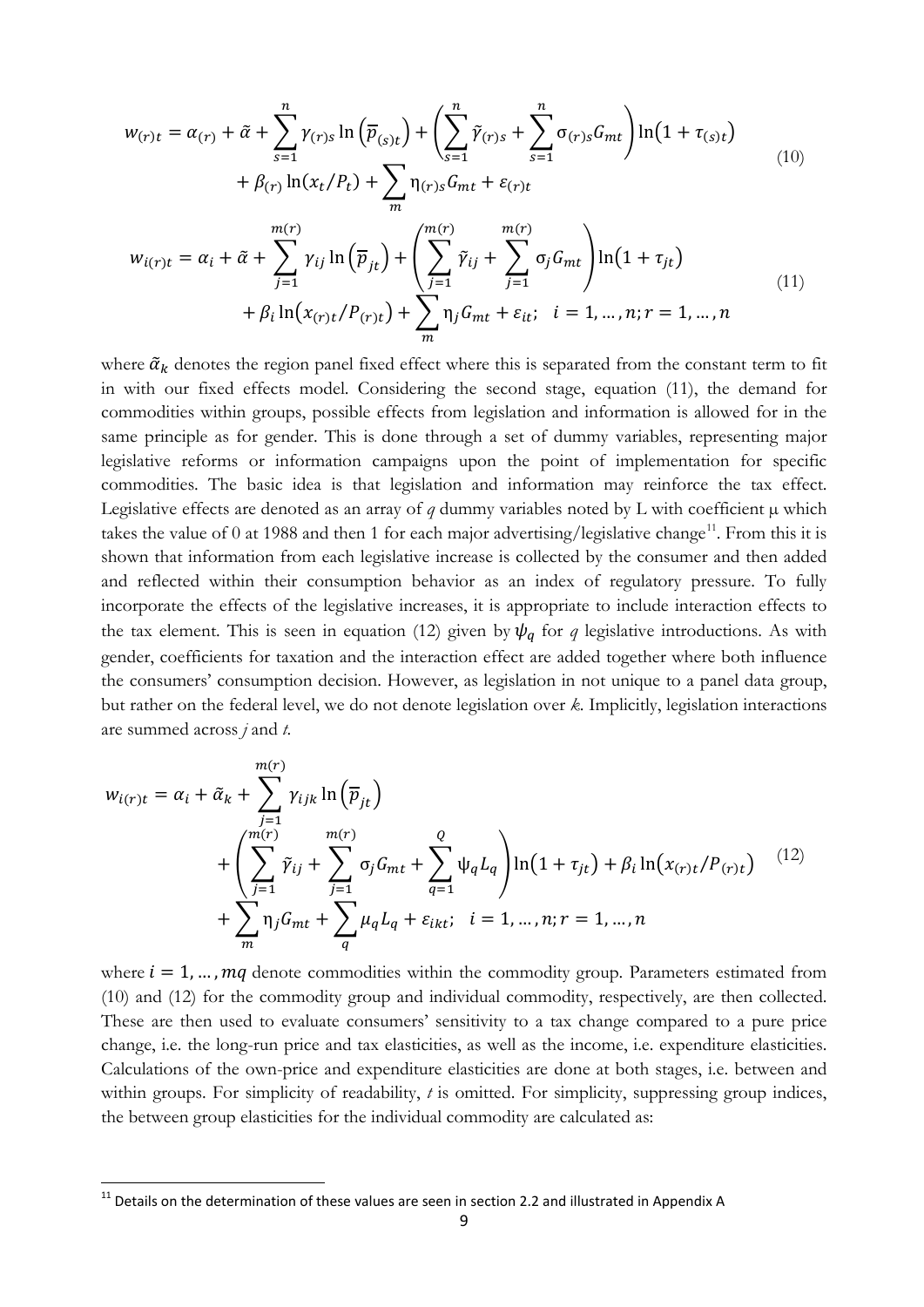$$
E_{i(r)} = \frac{\beta_{i(r)}}{w_{i(r)}} + 1; \quad i = 1, ..., n; \ r = 1, ..., n
$$
\n(13)

$$
e_{i(r)} = \left(\frac{\gamma_{i(r)} - \beta_{i(r)}w_{(r)}}{w_{i(r)k}} - \delta_{i(r)}\right); \quad i = 1, ..., n; r = 1, ..., n
$$
 (14)

$$
\tilde{e}_{i(r)} = \left(\frac{\tilde{\gamma}_{i(r)} - \beta_{i(r)}w_{(r)}}{w_{i(r)}} - \delta_{i(r)}\right); \quad i = 1, ..., n; r = 1, ..., n
$$
\n(15)

where  $E_{i(r)}$  denotes the expenditure elasticity for commodity *i* in group *r*,  $e_{i(r)}$  is the uncompensated producer price elasticity, and  $\tilde{e}_{i(r)}$  is the uncompensated tax elasticity. Furthermore,  $\delta_{i(r)}$  is equal to one when  $r = s$  and zero otherwise.

To incorporate the interaction terms for gender and legislation, these are added to the coefficient for taxation, as seen in (12), in order to rewrite the equation as given in (16):

$$
\tilde{e}_{i(r)} = \left( \frac{(\tilde{\gamma}_{i(r)} + \sigma_j G_{mt} + \psi_q L_q) - \beta_{i(r)} w_{r}}{w_{i(r)}} - \delta_{i(r)} \right); \quad i = 1, ..., n; r = 1, ..., n
$$
\n(16)

The existence of the signaling effect is seen from this model through a difference between the elasticities for the producer price and the tax element. This provides ease of analysis than simply tests if either are equal than zero. Through bootstrapping the difference between the tax elasticity and the producer price elasticity, we obtain a distribution of the difference in order to test the following null hypothesis and one-sided hypothesis (excluding notation for simplicity):

$$
H_0: \tilde{e} = e
$$

$$
H_A: \tilde{e} > e
$$

If we may reject the null hypothesis of parameter equality whilst not being able to reject the alternative one-sided hypothesis, this would indicate to us a statistically significant signaling effect. No significant difference between these elasticities may indicate that the increase in tax and an increase in producer price would have the same magnitude of effect.

Allowing the expenditure elasticity within the *r*th group to be  $E(r)$ , we may denote the total expenditure elasticity for the  $i$ th good within the  $r$ th group of goods,  $E_{i(r)}$  to be:

$$
E_{i(r)} = E_{(r)} E_{i(r)} \tag{17}
$$

Through the similar principle, we can express the within own-price elasticity of the *i*th good within the *r*th group of goods as  $E_i$ . Thus the total price elasticity for the *i*th good within the *r*th group of goods,  $e_{ij}$ , can be expressed as:

$$
e_{ij(r)} = \delta_{i(r)} e_{ij(r)} + E_{i(r)} w_{j(r)} (\delta_{i(r)} + e_{i(r)})
$$
\n(18)

This total price elasticity consists of two components. The first part, being the direct effect, represents the subgroup elasticity. The second part is the indirect effect which is a product of three factors. The first of these factors measures the relative change in the group price index when the price of the *i*th good changes (equal to the budget share). The second factor measures the effect a change in the price index has on the group expenditure  $(1 + e_{i(r)})$ . Finally the third factor measures the effect of the change in within group expenditure has on the consumption of the *i*th good  $(E_{i(r)})$ .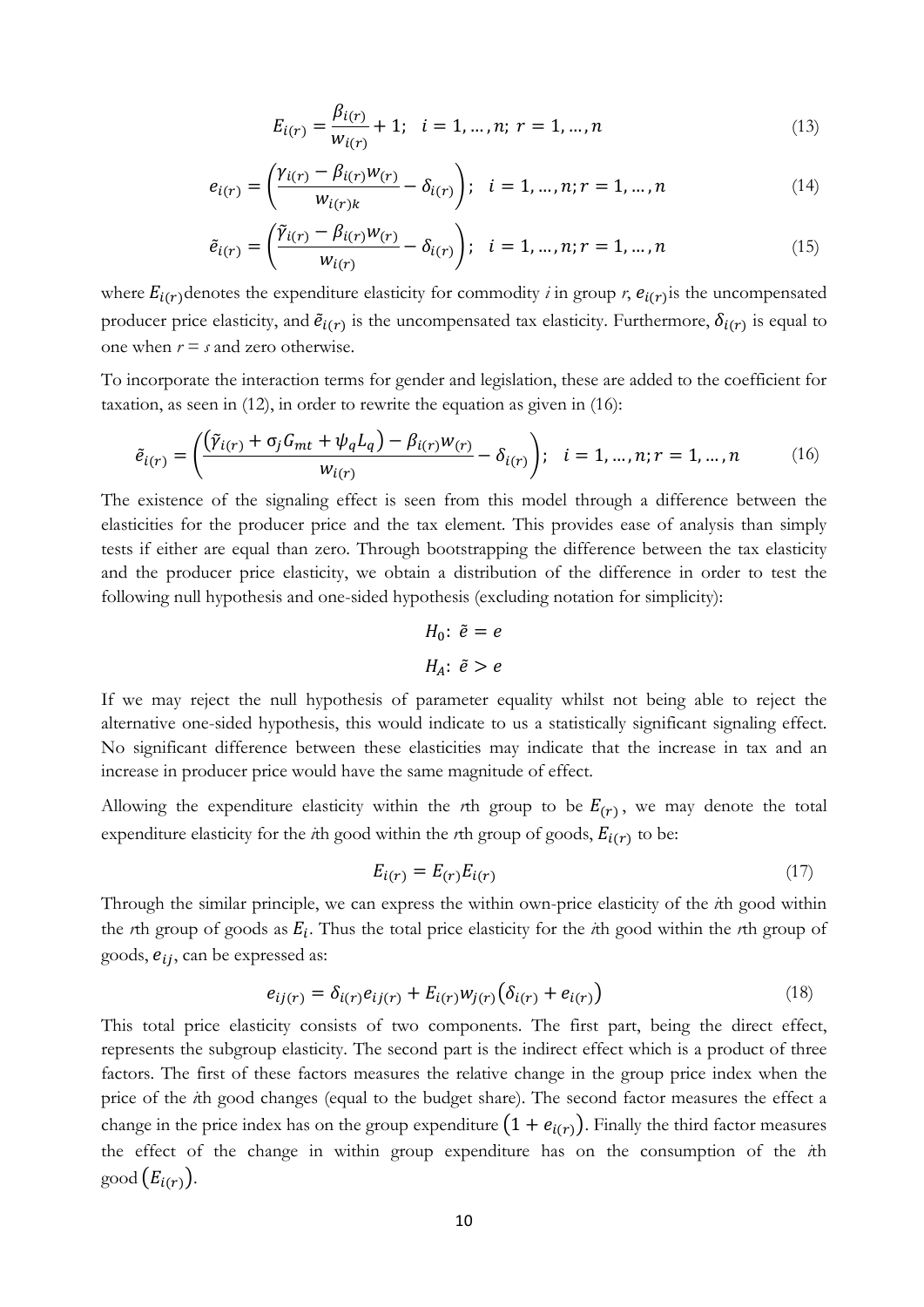Alternatively, another estimation procedure that can be considered is use of the Quadratic Almost Ideal Demand System (QUAIDS) which is a parametric demand model by Banks et al. (1992) combining the empirical flexibility of quadratic (non-linear) logarithmic Engel curves with integrability of cross product measurement through Generalized Method of Moments (GMM) procedure estimation. The basic assumption of the demand model is that there is a non-linear relationship between income and expenditure. The presence of an added quadratic element helps to capture the effects of non-linear Engel curves, to which the basic AIDS model has difficulty doing. The advantage of such an approach is that there is no requirement of any *a priori* specification of the form of the demand function which avoids misspecification of the parametric model. For an expanded view of the model, see Jones and Mazzi (1996) who considers effects of tobacco consumption and taxation in Italy and Abdulai (2002) who considers household demand for food in Switzerland. A regression is done using the QUAIDS approach as a robustness check of the results.

#### *3.2 Description of the Data*

This article uses publicly available datasets covering the years 1988-2012 from the U.S. Bureau of Labor Statistics (BLS). To conduct a panel data analysis by region of residence, specific consumption and price data is used covering four regions: 1) Northeast, 2) Midwest, 3) South, and 4) West. Datasets used are the Consumer Price Index, Producer Price Index, as well as the Consumer Expenditure Survey. The Consumer Expenditure Survey consists of two national surveys: the Quarterly Interview Survey and the Diary Survey. These surveys cover an extensive list of products and services including data on their expenditures, income and consumer unit characteristics. Households are selected as part of a scientifically determined sample representing thousands of households. Panel data is not conducted by a state-by-state basis due to unavailability of the Consumer Expenditure Survey data. Furthermore, data on gender, in order to calculate the interaction effect from gender, is also given from the Consumer Expenditure Survey based on the region of residence. These values are given as the percentage share of men interviewed through the survey. The timeline goes back as far as 1988 due to the Consumer Expenditure Survey being incomplete before this year. Individual states are not considered as there is incomplete information regarding price levels and consumption. Furthermore, data from the Consumer Expenditure Survey is provided yearly for the census regions considered; the Consumer and Producer Price Indices are given monthly where we take the average across the year to give yearly values.

As we focus on harmful commodities that a sin tax is imposed on, this article centers on a narrow list of commodity groups and commodities. The commodities within "Foodstuff" are "Tobacco", "Alcoholic Beverages" and "Sugar and Confectionary". Within "Fuels and Related Products and Power" are "Electricity", "Natural gas", and "Motor Fuel". These commodity groups and individual commodities are illustrated below with corresponding budget shares against total consumption and within the commodity group in Table 1. Here we see the average budget share nationally. As we do not consider all commodities within each commodity group, and to maintain summation across our analysis, other products within "Foodstuff" and "Fuels and Related Products and Power" are included in the category "Other". For example in Foodstuff, "Other Foodstuff" includes meat, dairy products amongst others. In Fuels and Related Products and Power, "Other Fuels" includes coal, light fuels, and firewood.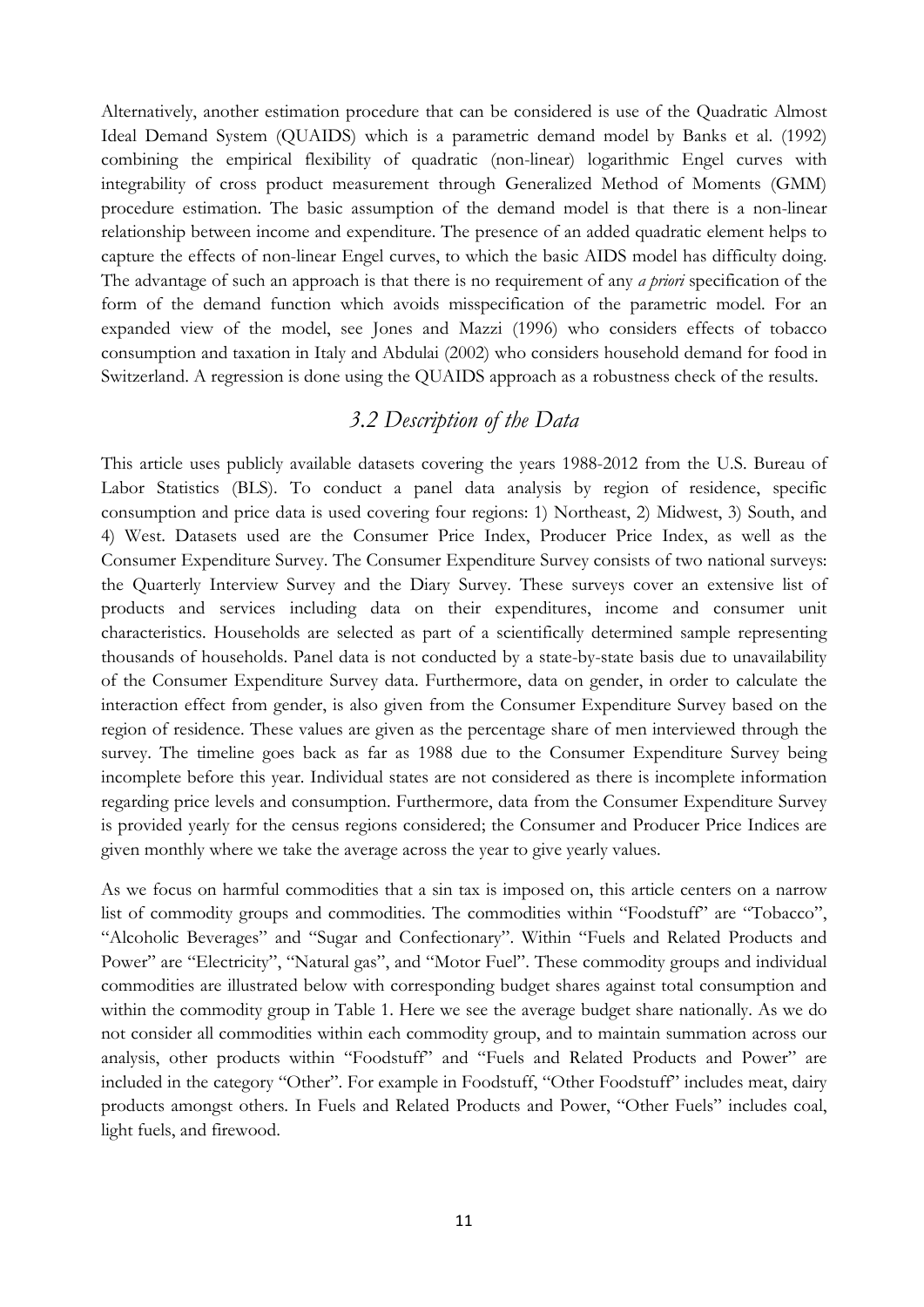| <b>Commodity Group</b>                  | <b>Budget Share</b> | <b>Individual Commodity</b>      | <b>Budget Share</b> | Within-Group |
|-----------------------------------------|---------------------|----------------------------------|---------------------|--------------|
| Foodstuff                               | 0.1528              | Tobacco                          | 0.0078              | 0.0512       |
|                                         |                     | Alcoholic Beverages              | 0.0093              | 0.0644       |
|                                         |                     | Sugar and other<br>Confectionary | 0.0030              | 0.0198       |
|                                         |                     | Other Foodstuff                  | 0.1327              | 0.8646       |
| Fuels and Related<br>Products and Power | 0.0758              | Electricity                      | 0.0264              | 0.3512       |
|                                         |                     | Natural Gas                      | 0.0089              | 0.1189       |
|                                         |                     | Motor Fuel                       | 0.0375              | 0.4903       |
|                                         |                     | Other Fuels                      | 0.0030              | 0.0396       |

**Table 1: Commodity Groups and Individual Commodities:**

As our model analyzes commodities through cross-prices with other substitutes in their commodity group, this article includes data on other commodities (not considered main commodities) where the results can be found in the appendices. Such commodities would be "Meat and Fish", "Dairy Products", "Fruits and Vegetables" and "Non-Alcoholic Beverages" within the Foodstuff commodity group. Within the Fuels and Related Products and Power commodity group, this article also analyzes "Fuel Oils and Other Fuels" which includes propane, coal and other sources of household energy. This is only given as an aggregated single unit within the BLS databases.

Legislation data is collected through the THOMAS database from the Library of Congress, through searching the bill summary and status<sup>[12](#page-12-0)</sup>, the National Archives database of Executive Orders signed by the President<sup>[13](#page-12-1)</sup>, and the U.S. Food and Drug Administration (FDA) "Guidance, Compliance, & Regulatory Information"<sup>14</sup>. As stated, this article only considers federal legislation (not state-specific as to fit with our national analysis) that affects the household's consumption decision directly covering the population as a whole, not a select group (e.g. children, veterans, etc.). Analyzing statespecific legislation would not be relevant for a general census region. This being as, for example, a state law passed on tobacco in Massachusetts would not have an effect in New York or any other state in the East census region. Furthermore, legislation considered is that which has been signed by the President during the stage in the legislative process, which is then communicated via the media to the general public. The list of relevant legislation can be found in Appendix A for the main commodities considered.

#### 4. Results

Analyzing the results from the model given by equation (10), we estimate the demand model for commodity groups and individual commodities through a fixed effects model for strongly balanced panel data estimated by OLS regression using the least square dummy variable (LSDV) estimator. The fixed effects (FE) specification allows the individual and time-specific effects to be correlated

<span id="page-12-2"></span><span id="page-12-1"></span><sup>14</sup> FDA Guidance, Compliance & Regulatory Information:

<span id="page-12-0"></span><sup>&</sup>lt;sup>12</sup> THOMAS database – Search Bill Summary & Status: http://thomas.loc.gov/home/LegislativeData.php?n=BSS 13 National Archives Executive Orders: http://www.archives.gov/federal-register/executive-orders/

http://www.fda.gov/drugs/guidancecomplianceregulatoryinformation/default.htm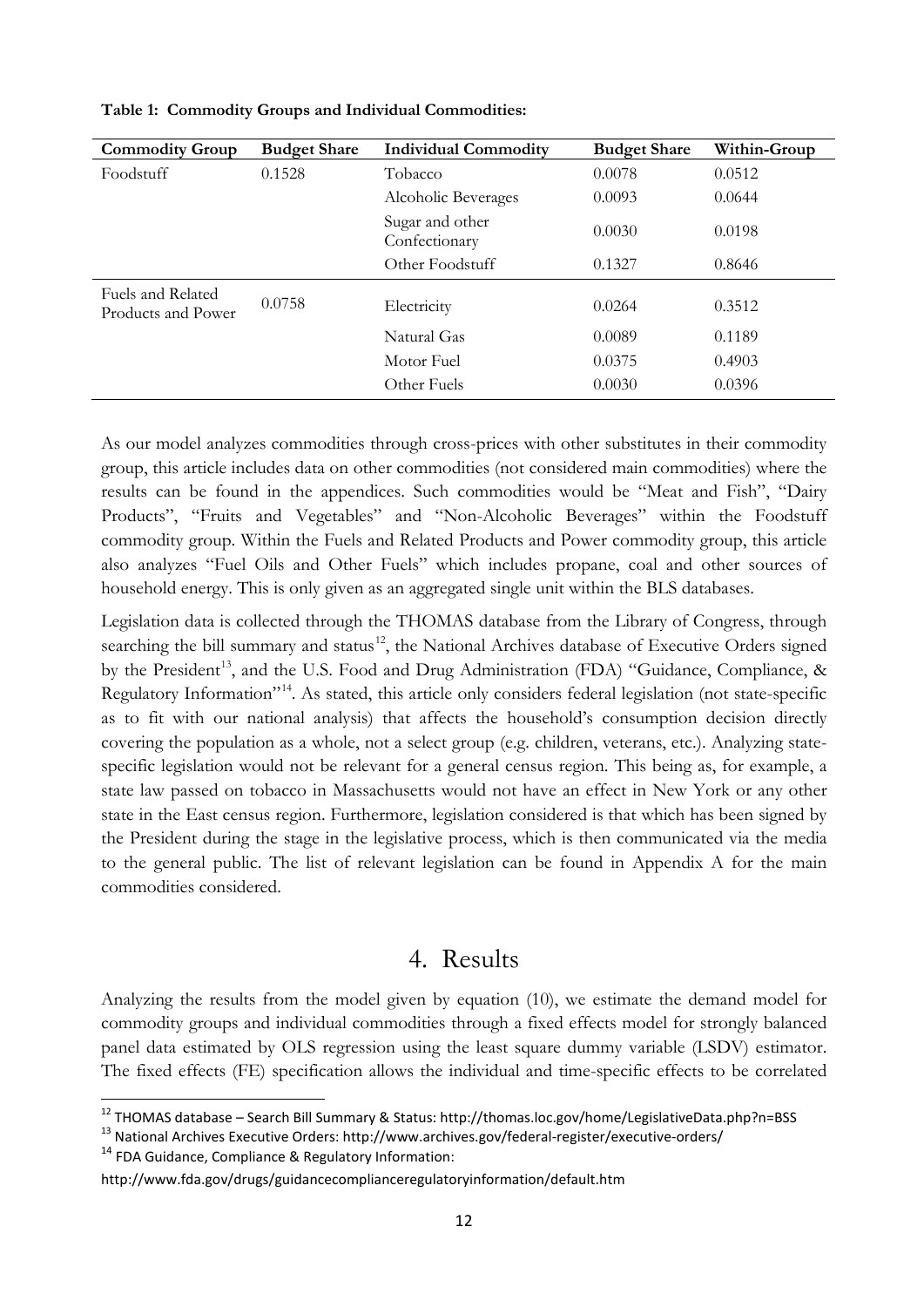with the explanatory variables. It also does not require an investigator to model their correlation patterns and eliminates the time invariant unobserved effect. Furthermore, robust standard errors are used in case of potential outliers and to help correct for possible issues of heterogeneity which if unchecked would hamper estimation of the Engel curves.

The estimation results are presented in Appendix B. Here we see that the degree of explanation is quite satisfactory where no values are omitted due to collinearity. Furthermore, many of the estimated coefficients are statistically different from zero. Interaction terms for legislation and gender are separated in its own table (Tables 2b, 2d and 3b) for ease of reading. Whilst we do not analyze the results from commodity group regression, as we are interested in the individual commodity, we do present the results in the appendices as the elasticity results, later in this section (Table 2a). This is in order to determine the level of the total own-price and total expenditure elasticities for individual commodities (Table 2b).

Looking at legislation, consider tobacco for example. In Table 2b in Appendix B, looking down the column for Tobacco we see first piece of legislation implemented given by "Legislation 1" (in 1994 from Appendix A), the first interaction term is given by ("Int. Term 1"). This interaction term may then imply a significant positive or negative influence which potentially alters the effect from a change in the level of taxation to change consumer behavior. A significant positive value would suggest that the legislation introduction decreases the tax effect to signal information. A significant negative value, however, would imply that legislation reinforces the tax effect.

Considering gender interaction effects, this is given from a set of year-by-year shares which then present an interaction effect on the taxation term as with legislation. To this effect a significantly positive gender interaction effect would mean that gender would have a positive correlation towards the tax effect while a negative value would imply the opposite. For the purposes of this article our main focus for the results is on the main commodities in the "Foodstuff" commodity group (tobacco, alcoholic beverages and sugar and confectionary) and the "Fuels and Related Products and Power" commodity group (electricity, natural gas and motor fuel).

Looking at the results for the demand system parameter estimates (Appendix B), for legislation interaction terms, we focus on the individual commodities, where legislation is targeted at, and not the main commodity groups. For details on the legislation please see the Appendix. Considering the "Foodstuff" commodity group, for "Sugar and Confectionary", we see two statistically significant interaction terms for Int. Term 1 (1990) referring to the "Nutrition Labeling and Education Act" and Int. Term 4 (2006) referring to the FDA revision of labels concerning trans-fat and fatty acid quantities. Both significant interaction effects are of a negative value suggesting an effective legislation introduction reinforcing the tax effect to reduce consumption. For "Tobacco" and "Alcoholic Beverages" we however find no significant interaction effects from legislation which implies that legislation has not been an effective motivator to the performance of taxation.

Considering commodities in the "Fuels and Related Products and Power" commodity group, for "Natural Gas" we see one significant interaction effect of a positive value within Int. Term 2 (2005) referring to the "Energy Policy Act". This implies that the legislation is a significant influence on taxation to convey information to the consumer; however, as it is of a positive direction, this implies that this piece of legislation crowds out the tax effect. For "Electricity" and "Motor Fuel, however, we find no significant interaction effects from legislation implying that legislation has not effectively influences the performance to convey information from taxation.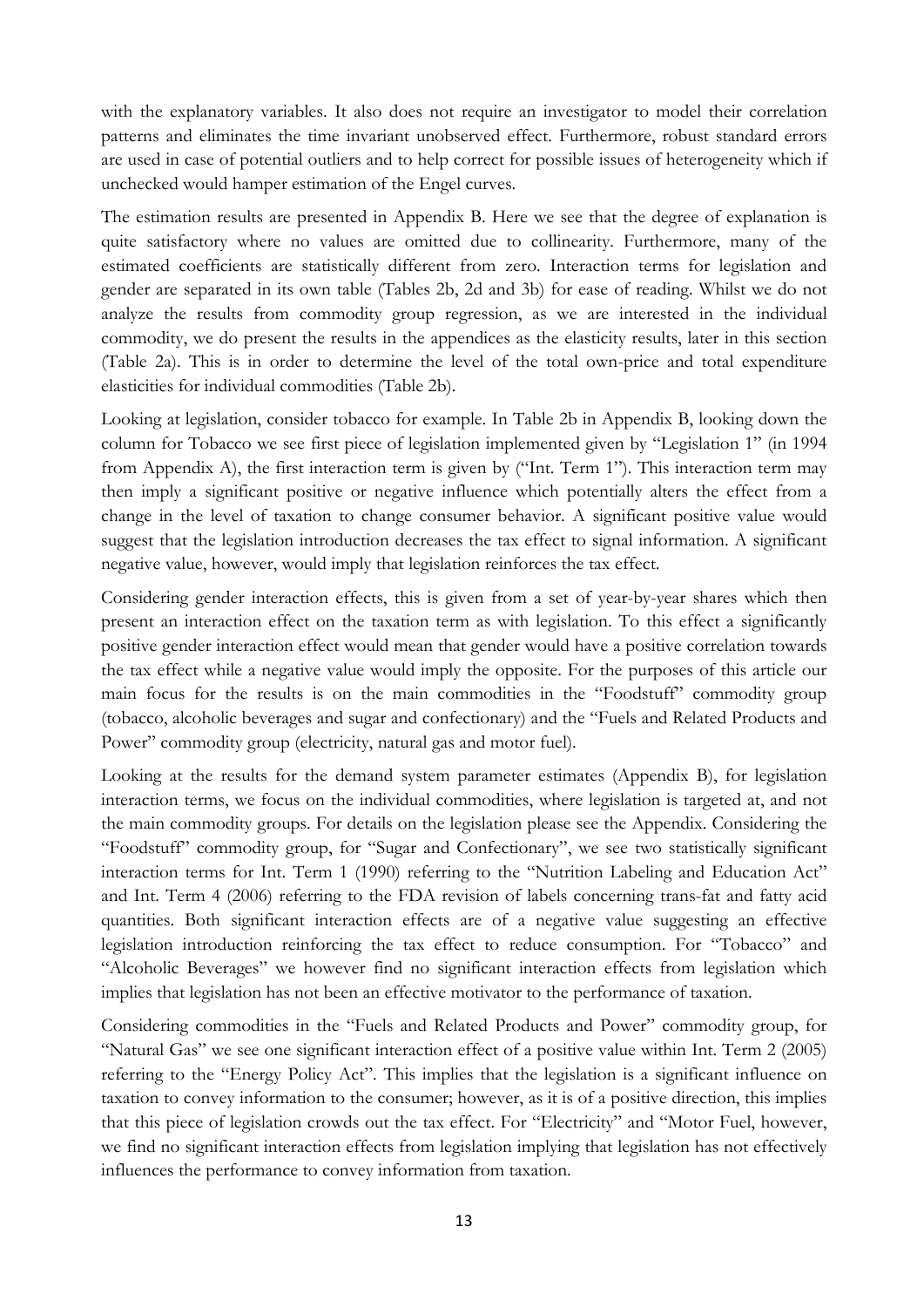Considering the interaction effects from gender shares, from the "Foodstuff" and "Fuels and Related Products and Power" commodity groups, we find no statistically significant values from the gender share and statistically significant interaction effects from the gender share. The point of considering this was to see if misrepresentation of the gender levels in the Consumer Expenditure Survey from the start of our timeline, to expected levels at the end of our timeline have had any effects; as well as acting as a control. This implies to us that the change in gender share through our timeline has not significantly influenced the performance of the tax effect from price effects or to convey information to the consumer.

Through a two-tailed Wald test of the linear hypothesis (as seen below in Table 2), following estimates of the parameters for producer price and taxation, we test if these are significantly equal or if one is significantly larger or less than the other. An advantage of using this method, as opposed to the Chow test for parameter equality, is that there is no maintained assumption that sample variances for the parameters are equal throughout the timeline. Our main hypothesis is that parameter for producer price is greater than or equal to the parameter for taxation. If we may reject this hypothesis, this implies that taxation holds more persuasive power in changing consumption than producer price in general.

From our results, for tobacco, for electricity we may reject the null hypothesis at the 5% level that the parameter for producer price is larger than or equal to that of taxation. However, for the other individual commodities considered, results suggest that we may not reject the null hypothesis. This provides an estimate of parameter equality which will then be progressed further when considering long-run own-price elasticities.

| Commodity               | F-test | Null Hypothesis: $\gamma_{ij} \geq \overline{\gamma}_{ij}$ |
|-------------------------|--------|------------------------------------------------------------|
| Tobacco                 | 0.00   | Do not reject<br>(0.4757)                                  |
| Alcoholic Beverages     | 0.00   | Do not reject<br>(0.4794)                                  |
| Sugar and Confectionary | 22.31  | Do not reject<br>(0.9910)                                  |
| Electricity             | 6.22   | Reject**<br>(0.0441)                                       |
| Natural Gas             | 0.00   | Do not reject<br>(0.5077)                                  |
| Motor Fuel              | 0.28   | Do not reject<br>(0.3168)                                  |

**Table 3:** F-Test for Parameter Equality:

\*\*\*, \*\*, \*: Significant at the  $1\%$ ,  $5\%$  and  $10\%$  levels respectively

Given the parameter estimates, we can now calculate the expenditure and price elasticities according to equations (11), (12) and (14). Using the mean value for the producer price, taxation and total expenditure from 1970 to 2011 we may calculate the own-price and expenditure elasticities. To test whether the elasticities are significant we use the bootstrap method with  $10,000^{15}$  $10,000^{15}$  $10,000^{15}$  repeated random

<span id="page-14-0"></span><sup>&</sup>lt;sup>15</sup> As available computing power has increased over the years, it is recommended from economic literature that 10,000 bootstrap samples are appropriate.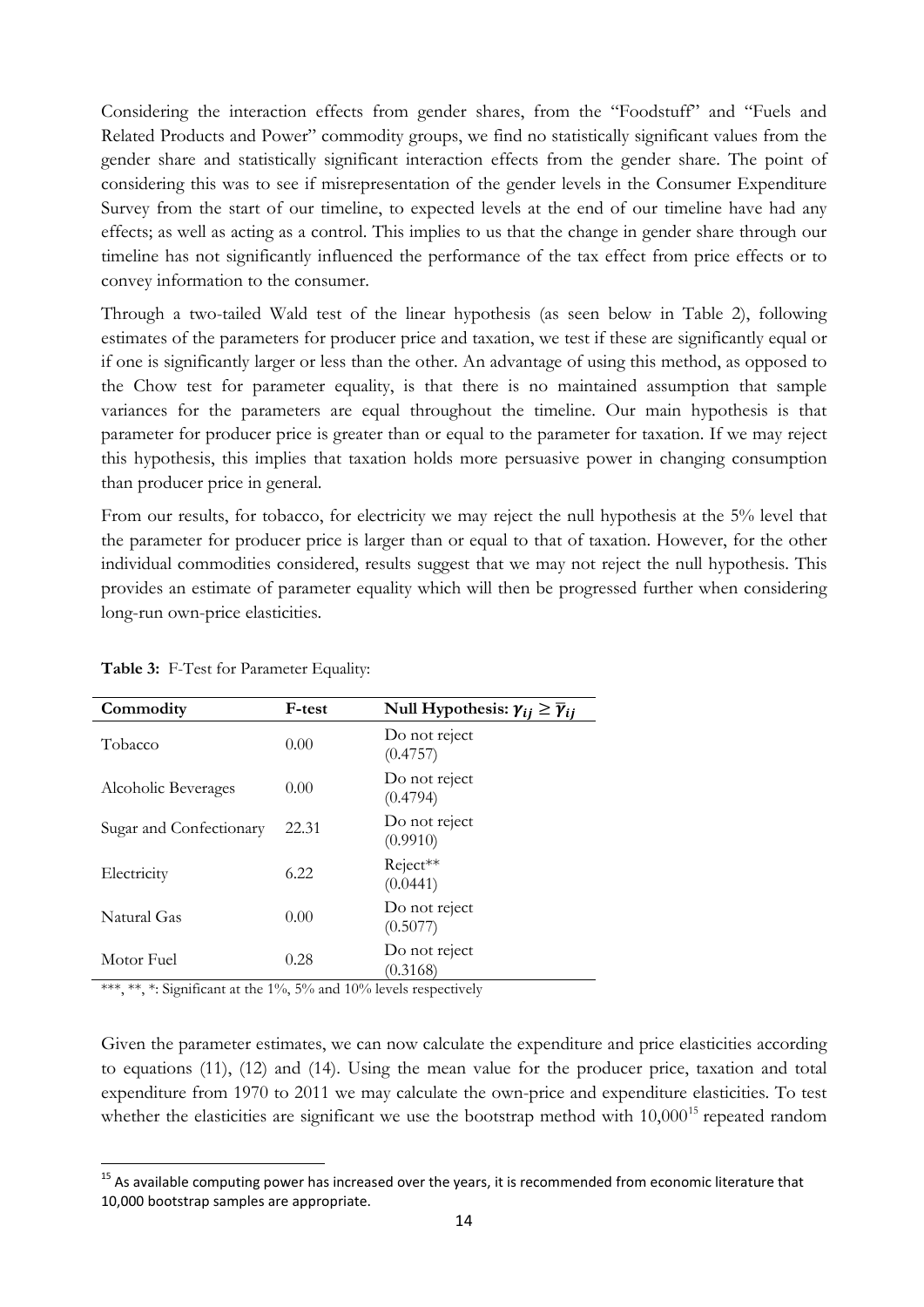samples of the LAIDS model. Bootstrapping here is advantageous as it does not assume a specific probability distribution of the data, but relies on the empirical distribution (Wehrens *et al.*, 2000).

The overall objective of this article is to assess through a panel data perspective how consumers among various regional panels react to changes in price and taxation as well as legislation and gender interaction effects. Hence, we analyze if there is any difference on the effect on consumption resulting from the source of the price change. Through the linear almost ideal demand model system used and the resulting elasticities, this has been achieved through partitioning producer price and taxation from consumer prices. Specifically, we analyze if the pure tax effect send a separate signal on top of the price effect from a change in producer price. As the commodity group estimates figure in to our equations for the individual commodity, results for the commodity group are provided and as a reference. These results are presented below for the commodity group (Table 3a) and for the individual commodities (Table 3b) with analysis of the own-price elasticities in the conclusion.

**Table 4a:** Estimated group own-price and expenditure elasticities:

|                                                     | Own-price  | Expenditure |
|-----------------------------------------------------|------------|-------------|
| Commodity Groups                                    |            |             |
| Foodstuff Prod. Price                               | $-0.911$   | 0.561       |
| Foodstuff Tax                                       | $-0.938$   |             |
| Fuels and Related Products and<br>Power Prod. Price | $-0.589$   | 0.512       |
| Fuels and Related Products and<br>Power Tax         | $-1.076**$ |             |
| Household Supplies Prod. Price                      | $-2.218$   | 0.548       |
| Apparel Prod. Price                                 | $-1.452$   | 0.228       |

\*\*\*, \*\*, \*: Significant at the 1%, 5% and 10% levels respectively

#### **Table 4b:** Estimated commodity own-price and expenditure elasticities:

|                                             | Own-price  | Expenditure | Total own-price | <b>Total Expenditure</b> |
|---------------------------------------------|------------|-------------|-----------------|--------------------------|
| Foodstuff                                   |            |             |                 |                          |
| Tobacco Prod. Price                         | $-0.744$   | 0.889       | $-0.743$        | 0.499                    |
| Tobacco Tax                                 | $-1.020*$  |             | $-1.019$        |                          |
| Alcoholic Beverages Prod. Price             | $-0.661$   | 1.789       | $-0.660$        | 1.004                    |
| Alcoholic Beverages Tax                     | $-1.582$   |             | $-1.581$        |                          |
| Sugar and Confectionary Prod. Price         | $-1.146$   | 0.652       | $-1.145$        | 0.366                    |
| Sugar and Confectionary Tax                 | $-0.273$   |             | $-0.272$        |                          |
| Meats and Fish Prod. Price                  | 2.228      | 0.904       | 2.229           | 0.507                    |
| Dairy Products Prod. Price                  | $-0.047$   | 0.974       | $-0.046$        | 0.546                    |
| Fruits and Vegetables Prod. Price           | $-1.402$   | 0.807       | $-1.401$        | 0.453                    |
| Non-Alcoholic Beverages Prod.<br>Price      | $-0.707$   | 0.887       | $-0.707$        | 0.498                    |
| <b>Fuels and Related Products and Power</b> |            |             |                 |                          |
| Electricity Prod. Price                     | $-0.091$   | 0.458       | $-0.096$        | 0.234                    |
| <b>Electricity Tax</b>                      | $-0.758**$ |             | $-0.759$        |                          |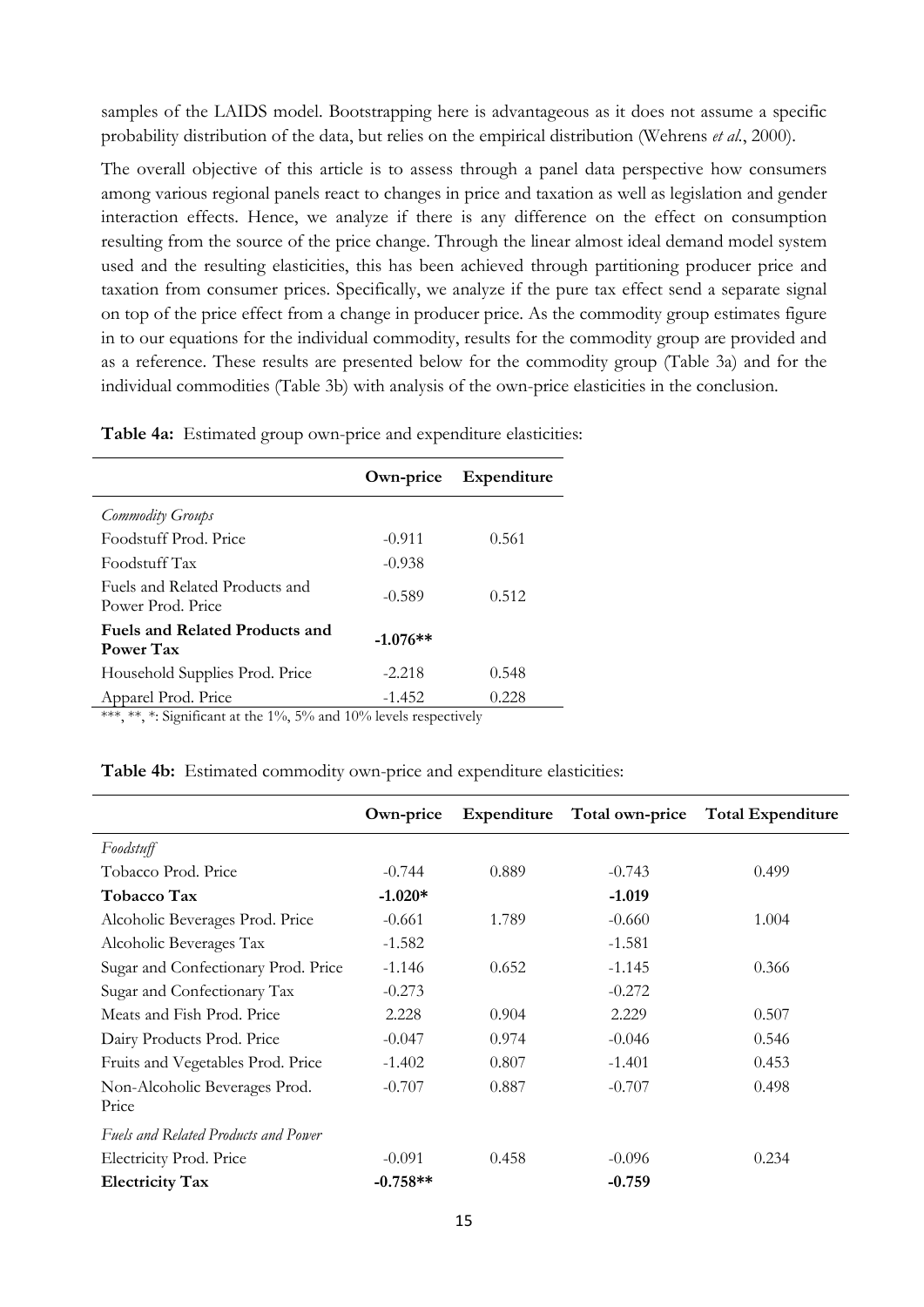| Natural Gas Prod. Price                  | 0.253      | 0.066 | 0.254    | 0.034 |
|------------------------------------------|------------|-------|----------|-------|
| Natural Gas Tax                          | 1.075      |       | 1.075    |       |
| Motor Fuel Prod. Price                   | $-0.121$   | 0.293 | $-0.116$ | 0.164 |
| <b>Motor Fuel Tax</b>                    | $-0.576**$ |       | $-0.577$ |       |
| Fuel Oils and Other Fuels Prod.<br>Price | $-1.000$   | 0.890 | $-0.999$ | 0.456 |

\*\*\*, \*\*, \*: Significant at the 1%, 5% and 10% levels respectively

We see from the results above, negative total own-price elasticities between zero and one implies that as price goes up, consumption goes down whilst still implying a higher budget share despite lower consumption. A negative value above one in absolute values would imply that as price goes up, consumption decreases while budget shares would also decrease. Considering individual commodities in Table 3b, within the Foodstuff commodity group, consumers seem more sensitive to a change in the tax level than a producer price change for only tobacco with total own-price elasticity significantly larger than one in absolute terms for tobacco and alcoholic beverages. This indicates a quite large reduction in consumption and also a decrease in budget share. With higher expenditure elasticities over one, we see that alcoholic beverages can be classified as a 'luxury good' with a value of 1.789 where a change in income can have a greater effect on consumption. With expenditure elasticities below one, tobacco (0.889) as well as sugar and confectionary (0.652) can be considered 'necessity goods'.

From our results, we see that there exists a significant signaling effect from tobacco taxation at the 10% level with an own-price elasticity of -1.02, larger than that for producer price at -0.744. This shows us that tobacco is neither elastic nor inelastic as a 1% change in taxation implies a -1.02% change in consumption, showing that changes in consumption and tax follow an almost 1:1 relationship. This follows from what is expected as younger generations over the past few decades have been educated and communicated to quite heavily on the effects from tobacco consumption. However, we can see no significant results for alcoholic beverages or sugar and confectionary.

For the commodity group, "Fuels and Related Products and Power", consumers seem more sensitive to a change in the tax level than a producer price change for electricity and motor fuel. However, as neither holds own-price elasticities greater than one in absolute terms, this indicates that a decrease in consumption is not also followed by a decrease in the budget share. With very low expenditure elasticities, nearer to zero, we see that electricity, natural gas and motor fuel can be considered 'necessity goods' at 0.458, 0.066 and 0.293, respectively.

As seen above, for electricity we find a significant signaling effect from taxation at the 5% level where the own-price elasticity of electricity taxation  $(-0.758)$  greatly exceeds that seen for producer price (-0.091). This shows that consumers are more responsive to information from taxation in incentivizing sustained decreased consumption. Interestingly, the own-price elasticity for producer price is very low where an increase in producer price of 1% would decrease consumption by 0.09% which implies that consumers are very unresponsive to producer prices. Additionally, we also see a statistically significant result within motor fuel taxation at the 5% level. The results show that ownprice elasticity is indeed quite inelastic, but that the own-price elasticity of motor fuel taxation (- 0.577) is larger than the own-price elasticity for producer price (-0.121) which implies that taxation holds an added informational effect above the price effect. However, no significant results are seen regarding natural gas.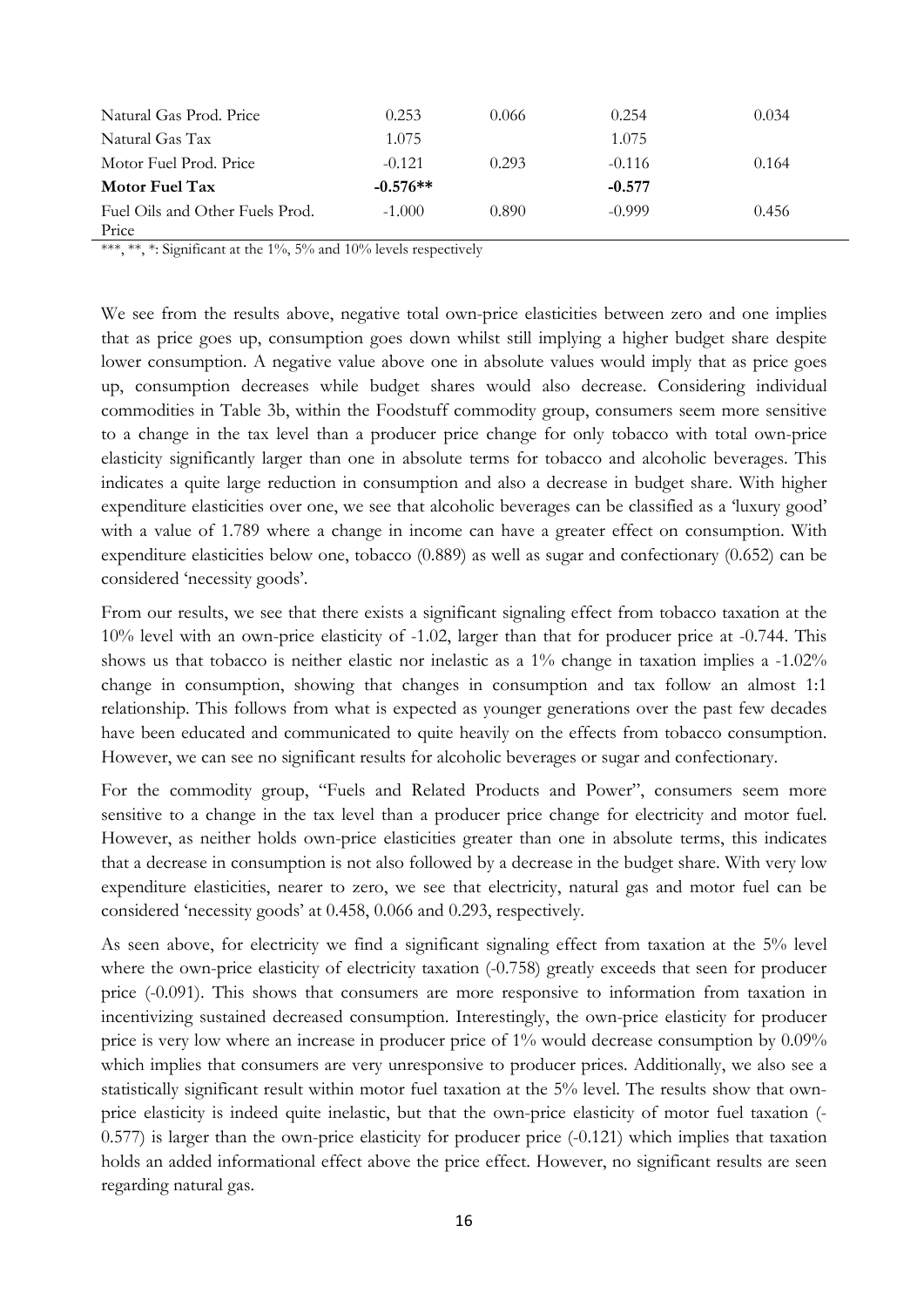Conducting post-estimation tests, we run a Wooldridge test for autocorrelation in panel data. If there exists autocorrelation, where error covariances are not zero, this would imply possible model misspecification or errors of measurement in the dependent variable where the error term will pick up systematic mistakes. The null hypothesis is that there is no first-order autocorrelation where results are included in Table 1 in Appendix C. From the results we can see that we do not reject the null hypothesis for each main variable considered. This this indicates to us that we do not have problems of autocorrelation within our analysis.

As a robustness check, described in the methodology, QUAIDS estimation is done through combining the various budget shares and prices for the main commodities. The point here is to see whether we obtain similar results to back up our analysis. Coefficient results can be provided upon request. From the results obtained, we see that the parameter estimates between the AIDS and QUAIDS models is similar in significant terms which allows us to presume that we have an efficient estimation method. A drawback of the QUAIDS model is that it does not allow ease of analysis when partitioning producer price and taxation from consumer price. However, we are able to see further effects of cross-commodity effects that cannot be gathered from the AIDS approach, which would be a good idea for future studies.

A further test that we conduct is to conduct our panel data regression without partitioning producer price and taxation from consumer price. Instead regression is done on consumer price as a single price variable to assess whether we these results are significantly different from the price effects in our main results. The point of this is to determine whether consumers notice, a statistically significant difference as to where the price effect comes from. If so, this would further validate the existence of a signaling effect. These elasticities are presented in Table 2 in Appendix C. Through a non-hypothesis testing between parameters of consumer price, producer price and taxation, we see that there is a significant difference between the two which supports our earlier assertion.

#### **5.** Conclusion

From our results we can see a significant signaling effect for tobacco at the 10% level. We also see that the results from the own-price elasticity for taxation (-1.02) is less than that given by Ross and Chalpoupka (2004) of -1.5. This shows that tobacco is more inelastic than previously estimated which is not surprising given the addictive nature of tobacco. Within the coefficient estimates (Appendix B) we find no significant interaction terms on taxation from legislation. While this does not mean that taxation is not a suitable policy alternative, it does imply that legislation is not significant in reinforcing the effects from taxation to change consumer information. Thus, a suitable policy suggestion may be that policymakers should consider taxation as the most useful policy tool for signaling the harmful properties and effects from tobacco consumption.

As we see no significant signaling effect for alcoholic beverages or for sugar and confectionary, we cannot state that taxation would not be an appropriate policy tool. Simply, the signaling effect is not as large as for tobacco in significant terms. Hence the government may be advised to pursue other more direct signals to the consumer along with taxation. For alcoholic beverages, as for tobacco, we find no statistically significant interaction terms from legislation on taxation. However, for sugar and confectionary, we find two significant interaction effects from Int. Term 1 (1990) referring to the "Nutrition Labeling and Education Act" and Int. Term 4 (2006) referring to the FDA revision for labelling of trans-fat and fatty acid amounts. This shows that legislation has had a definite impact on the performance of taxation to communicate information to the consumer. Policymakers in this case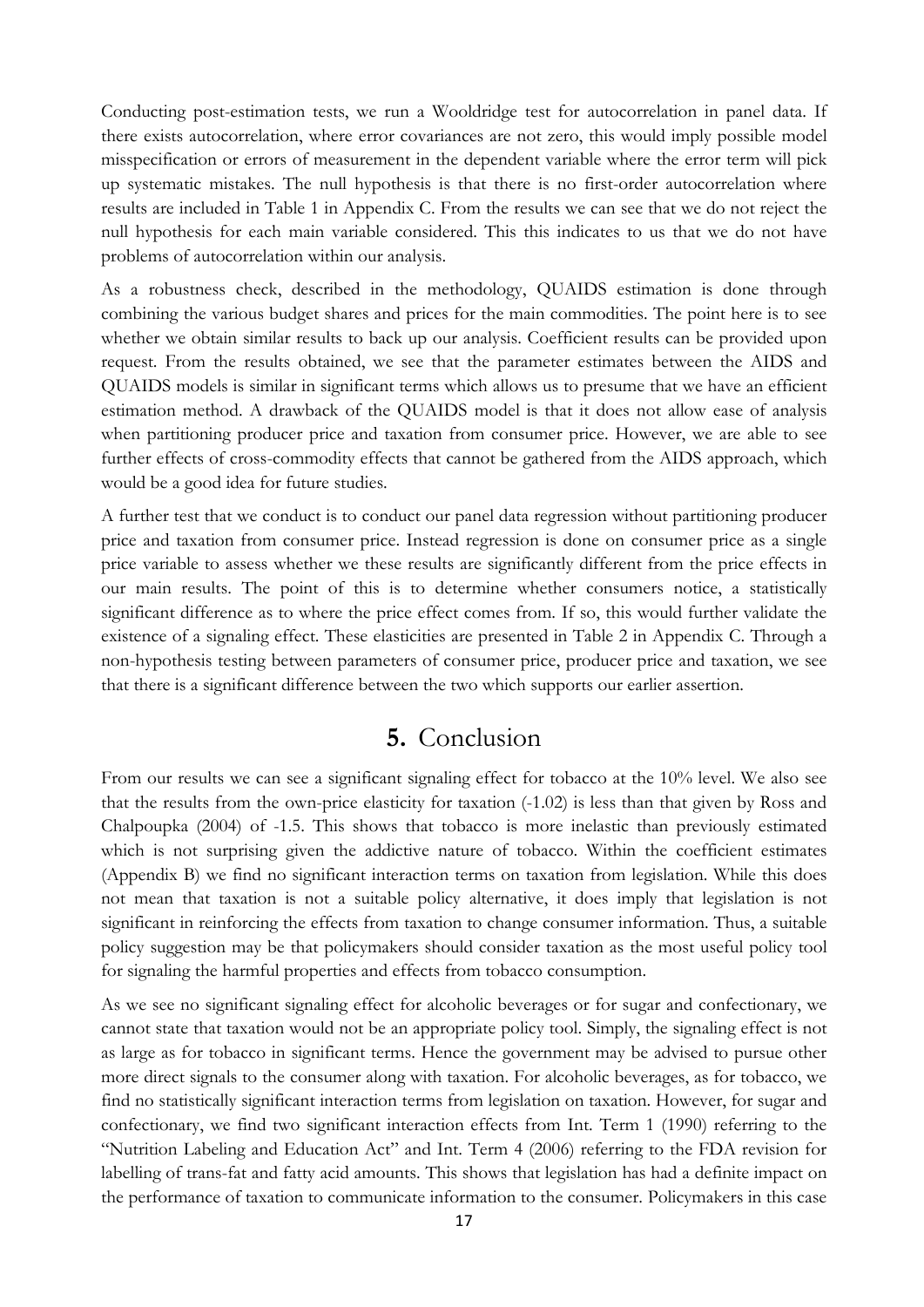may look at increasing legislation through advertisements, education and restrictions as a tool for signaling to consumers the negative effects of alcohol and sugar overconsumption.

As stated in the results, for electricity we find a significant signaling effect from taxation at the 5% level. The own-price elasticity for electricity also encouragingly is in line with previous estimates from Espey and Espey (2004) who predict an average elasticity of -0.85. Additionally, we see no significant interaction terms from legislation which implies that legislation does not seem to have a large interaction on the ability of taxation. As a result, the policymaker in this case may consider taxation increases as the main policy tool in incentivizing sustained reductions in consumption.

As part of household energy consumption, no statistically significant signaling effects are observed within taxation of natural gas. Through insignificant results we also do not even see that taxation has a larger effect in incentivizing decreased consumption reductions than producer price. However, we see a strong ability from legislation in influencing the performance of taxation with Int. Term 2 (2005) referring to the "Energy Policy Act" mandating increased energy labelling and energy performance on appliances as well as increasing transparency of the source of energy prices to the consumer. While no statistically significant signaling effect is found, this does not mean that taxation is not an effective policy lever. However, policymakers may look at increasing legislation to further communicate energy efficiency and energy saving techniques to the consumer.

As stated in the results, we see a statistically significant signaling effect within motor fuel taxation at the 5% level. This is a surprising result given the well-publicized dependence on petroleum. Particularly, the demand for motor fuels is very inelastic at least in the short run partly due to the limited amount of readily available alternatives to power motor vehicles which has also been seen in practice where the number of miles travelled has been increasing steadily (EPA, 2012). These results are more inelastic than those predicted by Brons *et al.* (2008) who estimated long-term price elasticities of petroleum at -0.81. Overall, a significant result seems to oppose the assumption by Brons *et al.* (2008) that pricing policy based only on gasoline taxes may not be a very effective instrument to decrease the demand for petroleum. Considering legislation, as for electricity, we see no statistically significant interaction terms from legislation where legislation appears to not have a large informational interaction effect on taxation. This seems to contradict the assertion by Brons *et*  al. (2008) who claims that tax effects are more effective when combines with legislative introductions. Thus as a result, policymakers should pursue taxation as the main policy tool for incentivizing sustained reductions in consumption. This, however, may prove politically difficult given the inelastic nature of petroleum demand. Despite these challenges, consumers seem more responsive given broadcasted changes in taxation.

A point of analysis for future studies would be a state-by-state study regarding the signaling effect. As this paper assesses national effects, using regional panel data, only federal legislation implemented nationally is considered. A state-by-state analysis would also be able to utilize individual state legislation where such legislation differs state to state. Another interesting point of analysis for future studies would be inclusion of more specific groups under the "Race of Reference Person" reference group. Such data is not available to the author's knowledge for specific race groups within "White, Asian, and All Others" or for Hispanics (a growing demographic in America). Likewise for Alcoholic Beverages data is not available for subsets such as spirits, wine and beer where consumers have varying elasticity values.

A potential criticism of analyzing legislation introductions as a set of interaction terms is that this may be considered an isolated information effect to the consumer. An improvement which may be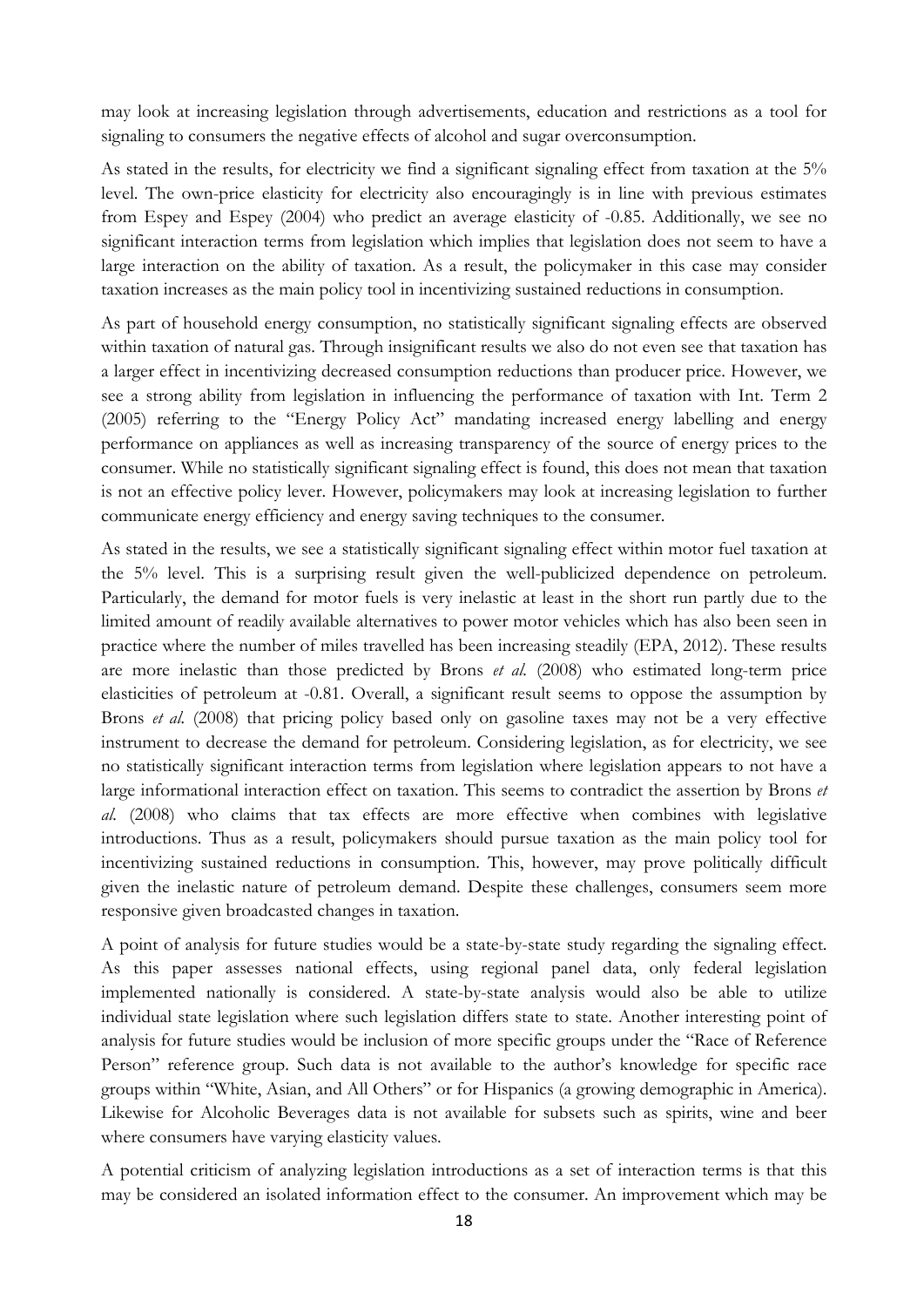considered in a future study would be to add a decay effect of legislation as the impact of legislation may decrease over time. Another point not considered would be impact of spending and marketing from companies producing the harmful commodity. For example, tobacco companies spent in 2006, \$12.49 billion on advertising and promotional expenses in the US (FTC, 2009). As this counteracts federal and state efforts to discourage smoking, this is a factor which could be considered in a future study.

A further area of study would also be importing of harmful commodities from lower taxed states and regions where this is an issue for tobacco and alcohol as well as, but to a lesser degree, motor fuel. Further studies may also look at results on a state by state basis to give more specific policy recommendations. It may also be worthwhile and interesting to conduct a survey analysis for future studies based on values as to how certain 'values groups' may react to the signaling effect. Such values groups may be those who consider themselves religious or not (i.e. Christian, Muslim, Atheist, etc.) or those of a particular political persuasion (i.e. liberal, conservative, etc.).

#### References

- AASNESS, J. & RØDSETH, A. (1983) "Engel Curves and Systems of Demand Functions", *European Economic Review*, 20(1), pp. 95-121
- ABDULAI, A. (2002) "Household Demand for Food in Switzerland: A Quadratic Almost Ideal Demand System", *Swiss Journal of Economic Statistics*, 138(1), pp. 316-327
- ANDREYEVA, T., LONG, M.W. & BROWNELL, K.D. (2010) "The Impact of Food Prices on Consumption: A Systematic Review of Research on the Price Elasticity of Demand for Food", *American Journal of Public Health*, 100(2), pp. 216-222
- BANKS, J., BLUNDELL, R. & LEWBEL, A. (1992) "*Quadratic Engel Curves, Welfare Measurement and Consumer Demand*", IFS Working Paper w92/14
- BLANCIFORTI, L.A., GREEN, R.D. & KING, G.A. (1986) *"U.S. Consumer Behavior Over Postwar Period: An Almost Ideal Demand System Analysis"*, Giannini Foundation Monograph Number 40.
- BOVENBERG, A.L. & DE MOOIJ, R.A. (1994) "Environmental Levies and Distortionary Taxation", *American Economic Review*, 84(4), pp. 1085-1089
- BROCKWELL, E. (2013) *"The Signaling Effect of Environmental and Health-Based Taxation and Legislation for Public Policy: An Empirical Analysis"*, CERE Working Paper, Umeå
- BRONS, M., NIJKAMP, P., PELS, E. & RIETVELD, P. (2008) "A Meta-Analysis of the Price Elasticity of Gasoline Demand: A SUR Approach", *Energy Economics*, 30(1), pp. 2105-2122
- CENTERS FOR DISEASE CONTROL AND PREVENTION (2008a) "*Smoking-Attributable Mortality, Years of Potential Life Lost, and Productivity Losses – United States,2000-2004*", Morbidity and Mortality Weekly Report, 57(45), pp. 1226-8
- CENTERS FOR DISEASE CONTROL AND PREVENTION (2008b) *"Alcohol-Related Disease Impact (ARDI)"*, Centers for Disease Control and Prevention Report, Atlanta, GA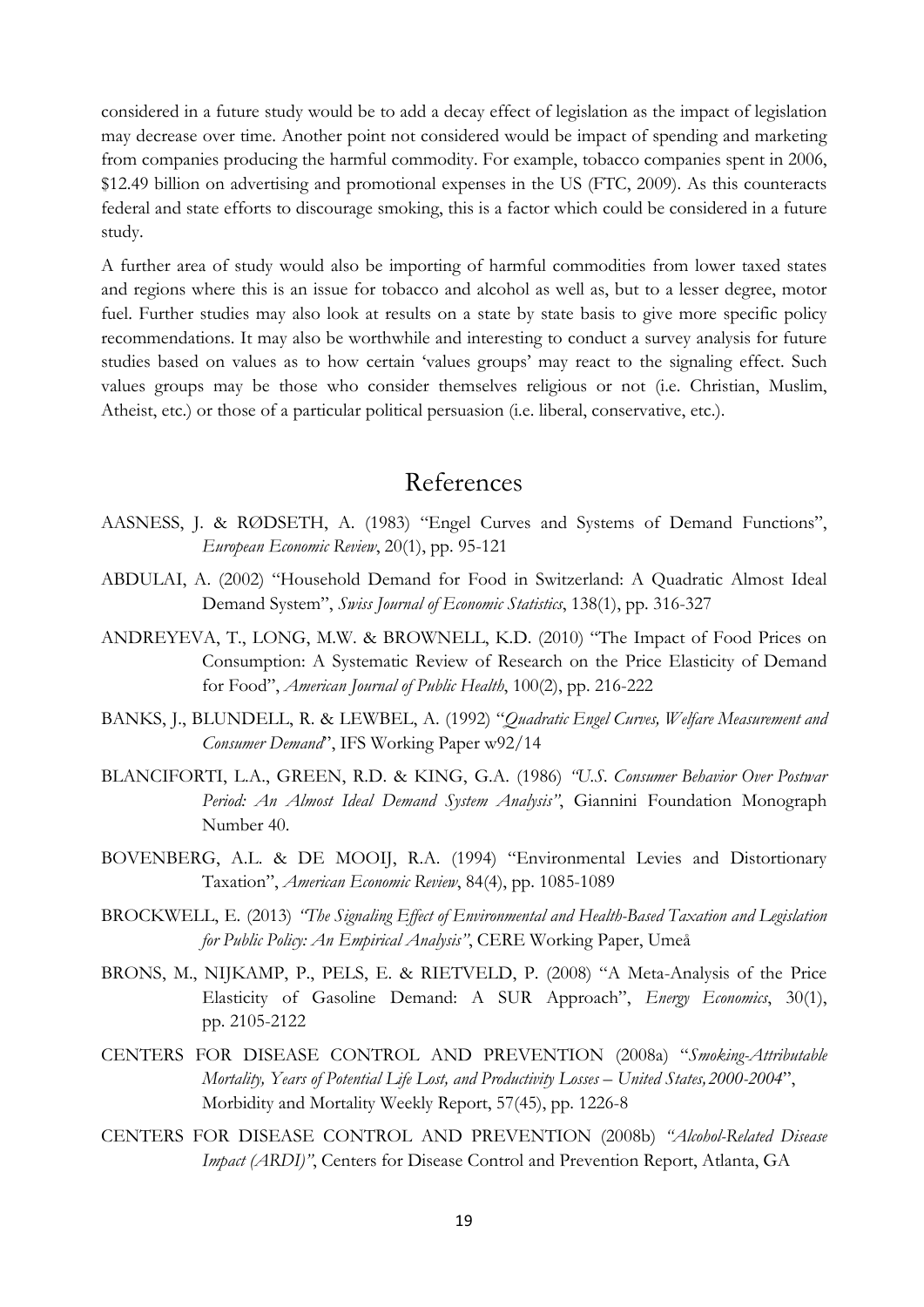- CENTERS FOR DISEASE CONTROL AND PREVENTION (2012) *"Binge Drinking: Nationwide Problem, Local Solutions"*, CDC Vital Signs Report, Atlanta, GA
- CENTERS FOR DISEASE CONTROL AND PREVENTION (2014) "*The Health Consequences of Smoking – 50 Years of Progress: A Report of the Surgeon General*", Centers for Disease Control and Prevention Report, Atlanta, GA
- CHALOUPKA, F.J., CUMMINGS, K.M., MORLEY, C.P. & HORAN, J.K. (2002) "Tax, Price and Cigarette Smoking: Evidence from the Tobacco Documents and Implications for Tobacco Company Marketing Strategies", *Tobacco Control*, 11(1), pp. 62-72
- CRAWFORD, V.P. & SOBEL, J. (1982) "Strategic Information Exchange", *Econometrica*, 50(6), pp. 1431-1451
- DAHL, C. (1993) *"A Survey of Energy Demand Elasticities in Support of the Development of the NEMS"*, US Department of Energy Report, Washington D.C.
- DEATON, A. & MUELLBAUER, J. (1980) "An Almost Ideal Demand System", *American Economic Review*, 70(3), pp. 312-326
- DECICCA, P., KENKEL, D., MATHIOS, A., SHIN, Y.J. & LIM, J.Y. (2008) "Youth Smoking, Cigarette Prices, and Anti-Smoking Sentiment", *Health Economics*, 17(6), pp. 733-49
- ENVIRONMENTAL PROTECTION AGENCY (2012) *"Inventory of U.S. Greenhouse Gas Emissions and Sinks: 1990-2010"*, Environmental Protection Agency Report, Washington D.C.
- ESPEY, J.A. & ESPEY, M. (2004) "Turning on the Lights: A Meta-Analysis of Residential Electricity Demand Elasticities", *Journal of Agricultural and Applied Economics*, 36(1), pp. 65-81
- FEDERAL TRADE COMMISSION (2009) *"Federal Trade Commission Cigarette Report for 2006"*, Federal Trade Commission Report, Washington D.C.
- GHALWASH, T. (2005) "Energy Taxes as a Signaling Device: An Empirical Analysis of Consumer Preferences", *Energy Policy*, 35(1), pp. 29-38
- GROSSMAN, M. & CHALOUPKA, F.J. (1997) "Cigarette Taxes: The Straw to Break the Camel's Back", *Public Health Reports*, 112(4), pp. 290-297
- HINES JR., J.R. (2007) "Taxing Consumption and Other Sins", *Journal of Economic Perspectives*, 21(1), pp. 49-68
- HSIAO, C. (2003) "*Panel Data Analysis – Advantages and Challenges*", IEPR Working Paper, No. 6(49)
- JOHNSON. C.M. & MEIER, K.J. (1990) "The Wages of Sin: Taxing America's Legal Vices", *Western Political Quarterly*, 43(3), pp. 577-595
- KAHNEMAN, D. & TVERSKY, A. (1979) "Prospect Theory: An Analysis of Decision under Risk", *Econometrica*, 47(2), pp. 263-292
- LIAO, H. & CHEN, W.S. (2006) "A Dynamic Analysis of Food Demand Patterns in Urban China" Proceedings of the WERA-101 Annual Conference, *"China's Evolving Agricultural Economy: Biotechnology, Food Markets, and Policy Liberalization"*, Washington D.C.
- LORENZI, P. (2004) "Sin Taxes", *Society*, 41(3), pp. 59-65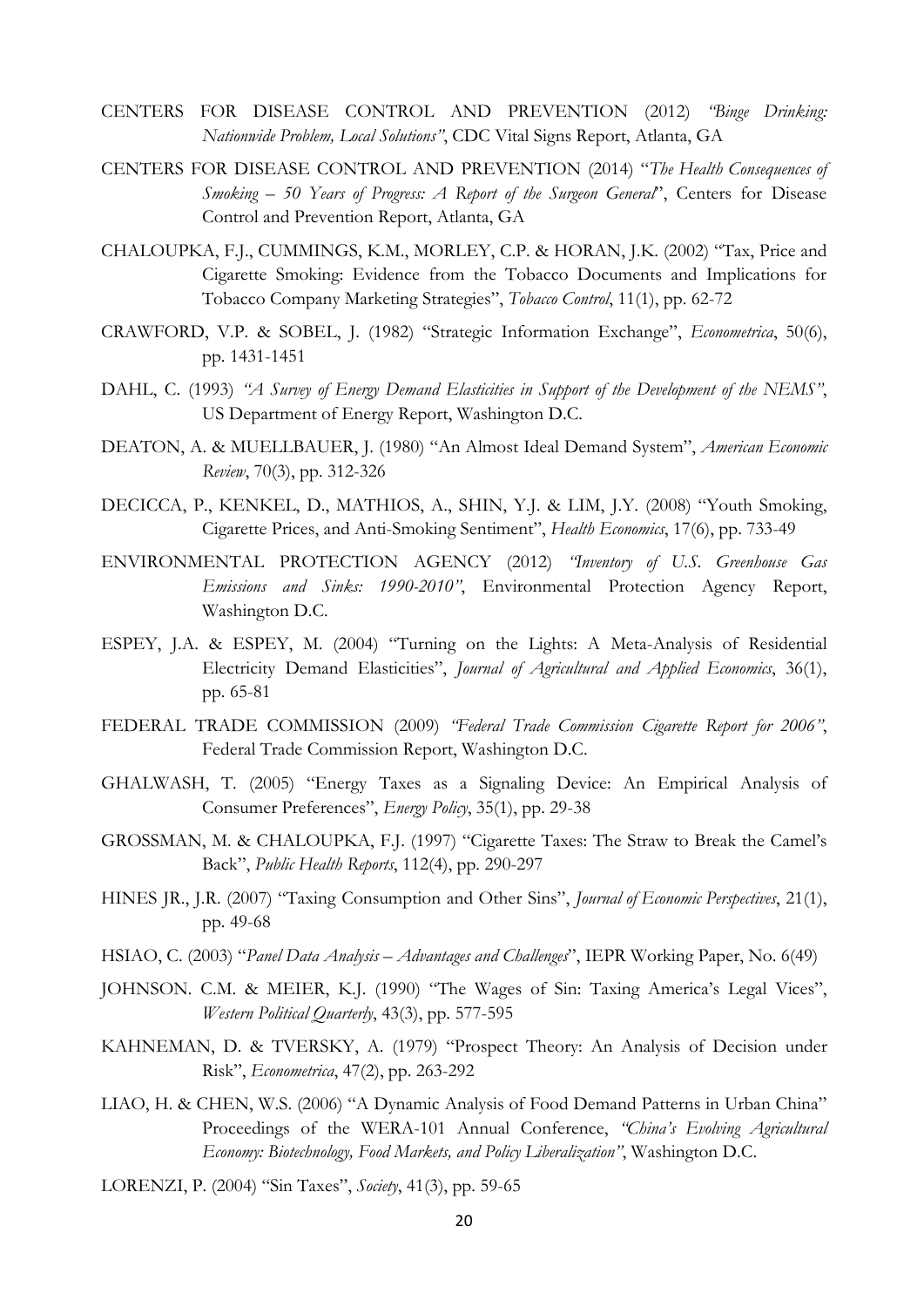- MILNE, J. (2007) "*Environmental Taxation in Europe and the United States"*, Encyclopedia of Earth, accessed 9 August 2012, <http://www.eoearth.org/article/Environmental\_ taxation\_in\_Europe\_and\_the\_United\_States>
- MOKDAD, A.H., MARKS, J.S., STROUP, D.F. & GERBERDING, J.L. (2000) "Actual Causes of Death in the United States", *Journal of the American Medical Association*, 291(10), pp. 1238-45
- NATIONAL INSTITUTE OF ALCOHOL ABUSE AND ALOCHOLISM (2004) *"NIAAA Council Approves Definition of Binge Drinking"*, NIAAA Newsletter, 3(1), pg. 3
- O'DONOGHUE, T. & BABIN, M. (2006) "Optimal Sin Taxes", *Journal of Public Economics*, 90(10-11), pp. 1825-1849
- OGDEN, C.L., CARROLL, M.D., KIT, B.K. & FLEGAL, K.M. (2012) "*Prevalence of Obesity in the United States, 2009-2010*", National Center for Health Statistics Data Brief, No. 82, Hyattsville, MD
- PBL NETHERLANDS ENVIRONMENTAL ASSESSMENT AGENCY (2012) *"Trends in Global CO2 Emissions"*, PBL Netherlands Environmental Assessment Agency Report, The Hague, Bilthoven
- PLANT, M.L. (1990) *"Women and Alcohol: A Review of the International Literature on the Use of Alcohol by Females"*, World Health Organization Report, Copenhagen
- SCHIMEK, P. (1996) "Gasoline and Travel Demand Models Using Time-Series and Cross-Section Data from the United States", *Transportation Research Record*, 1558(1996), pp. 83-89
- SCHROEDER, S.A. (2007) "We Can Do Better Improving the Health of the American People", *New England Journal of Medicine*, 357(12), pp. 1221-1228
- SEMYKINA, A. & WOOLDRIDGE, J.M. (2008) "Estimating Panel Data Models in the Presence of Endogeneity and Selection", *Journal of Econometrics*, 157(2), pp. 375-380
- SPENCE, M. (1973) "Job Market Signaling", *Quarterly Journal of Economics*, 87(3), pp. 355-374
- SPENCE, M. (2002) "Signaling in Retrospect and the Informal Structure of Markets", *American Economic Review*, 92(3), pp. 434-459
- U.S. DEPARTMENT OF HEALTH AND HUMAN SERVICES (1982) *"The Health Consequences of Smoking: Cancer. A Report of the Surgeon General",* U.S. Department of Health and Human Services Report, Rockville, MD
- U.S. DEPARTMENT OF HEALTH AND HUMAN SERVICES (2012) "*Preventing Tobacco Use among Youth and Young Adults: A Report of the Surgeon General*", U.S. Department of Health and Human Services Report, Rockville, MD
- WASSERMAN, J., MANNING, W.G., NEWHOUSE, J.P. & WINKLER, J.D. (1991) "The Effects of Excise Taxes and Regulations on Cigarette Smoking", *Journal of Health Economics*, 10(1), pp. 43-64
- WEHRENS, R., PUTTER, H. & BUYDENS, L.M.C. (2000) "The Bootstrap: A Tutorial", *Chemometrics and Intelligent Laboratory Systems*, 54(2000), pp. 35-52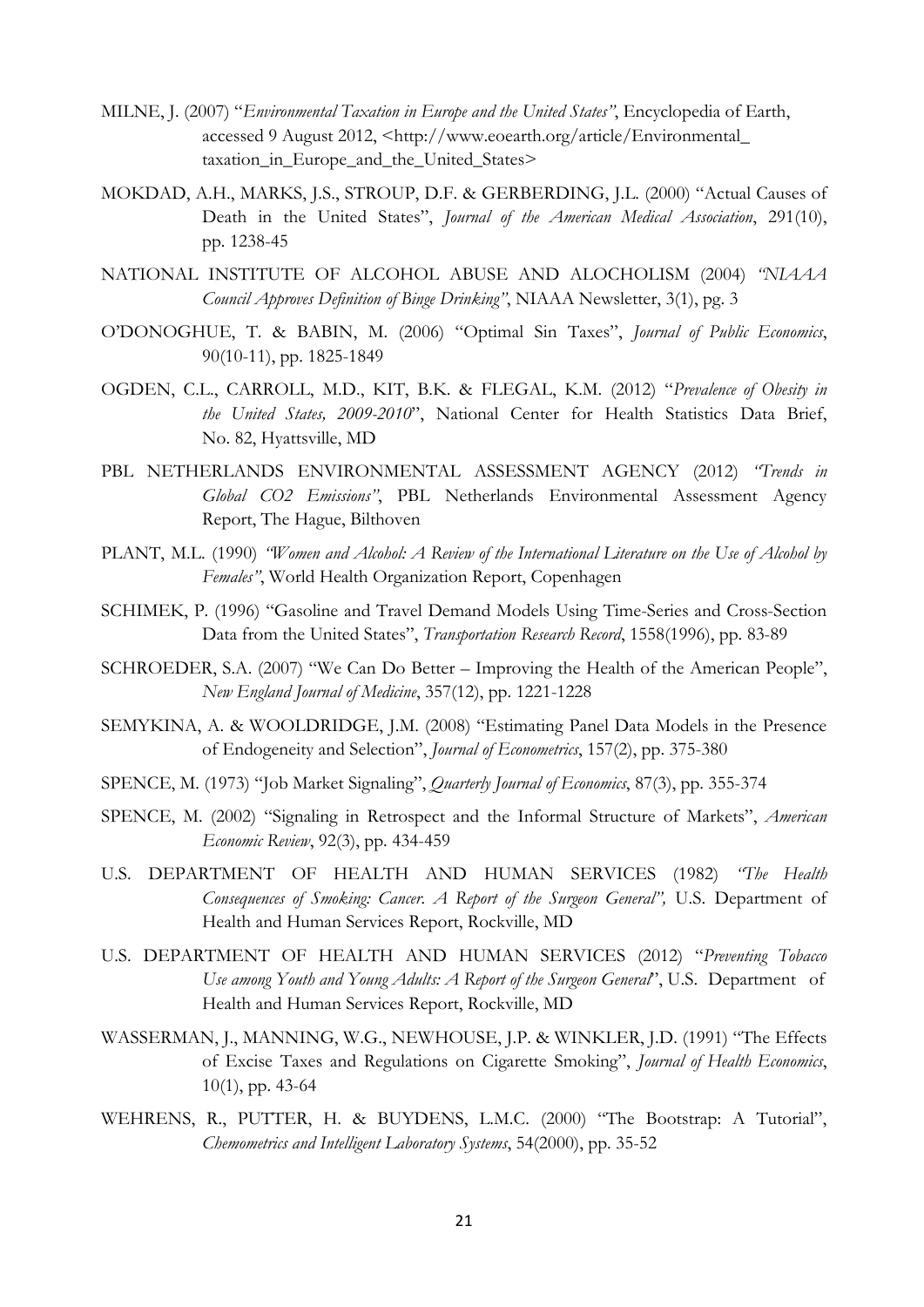# Appendix A

|  | Table 1: Significant Tobacco Legislation |  |  |
|--|------------------------------------------|--|--|
|--|------------------------------------------|--|--|

| Year | Details                                                                                                                                                                                                                                                                                                                                                                                                                                                                                                               |
|------|-----------------------------------------------------------------------------------------------------------------------------------------------------------------------------------------------------------------------------------------------------------------------------------------------------------------------------------------------------------------------------------------------------------------------------------------------------------------------------------------------------------------------|
| 1994 | Goals 2000: Educate America Act - Smoking is made prohibited within any indoor facility<br>designated for kindergarten, elementary or secondary education as well as library services.<br>Smoking is also prohibited in any facility for health care, day care or early childhood development<br>(H.R. 1804)                                                                                                                                                                                                          |
| 2008 | Consumer Product Safety Modernization Act - Expands and requires detailed labeling and<br>product information on cigarettes. (H.R. 4040)                                                                                                                                                                                                                                                                                                                                                                              |
| 2009 | Family Smoking Prevention and Tobacco Control Act - Legislation imposing new warnings and<br>labels on tobacco products and advertising, bans on flavored cigarettes and limitations on<br>advertising of tobacco to minors. Tobacco products must also clearly display all ingredients within<br>the product as well stating whether the product poses a "light", "mild" or "low" health risk.<br>Furthermore, the Food and Drug Administration (FDA) is given authority to regulate tobacco<br>products (H.R. 1256) |

**Table 2:** Significant Alcohol Legislation:

| Year | <b>Details</b>                                                                                                                                                                                                                                                                                                                                         |
|------|--------------------------------------------------------------------------------------------------------------------------------------------------------------------------------------------------------------------------------------------------------------------------------------------------------------------------------------------------------|
| 1990 | Crime Control Act - Authorizes funds to establish "drug-free school zones" within a certain<br>geographical boundary of a place of education to eliminate consumption of alcohol within these<br>zones (S. 3266)                                                                                                                                       |
| 1992 | ADAMHA Reorganization Act - Establishes provisions mandating assistance to communities to<br>develop comprehensive long-term alcohol abuse prevention strategies and evaluation of different<br>community approaches to prevention (S. 1306)                                                                                                           |
| 2006 | Sober Truth on Preventing Underage Drinking Act or the STOP Act – Amendment to the Public<br>Health Service Act to strengthen laws for underage drinking, provide education to young adults<br>and schools/universities on overconsumption of alcohol and education/surveys to adults<br>exploring attitudes and use of alcoholic beverages (H.R. 864) |

**Table 3:** Significant Fatty Foods Legislation:

| Year | Details                                                                                                                                                                                                                                                                                                                                                                                                                                                                                      |
|------|----------------------------------------------------------------------------------------------------------------------------------------------------------------------------------------------------------------------------------------------------------------------------------------------------------------------------------------------------------------------------------------------------------------------------------------------------------------------------------------------|
| 1990 | Nutrition Labeling and Education Act - Deems a food misbranded unless the label bears: (1)<br>nutrition information providing the serving size or common household unit of measurement; (2)<br>the number of servings per container; (3) the number of calories per serving; (4) the amount of<br>total fat, cholesterol, sodium, carbohydrates, sugars, protein and dietary fiber per serving; (5) any<br>other additional nutrients. Such information must be clearly labeled. (H.R. 3562) |
| 1992 | FDA Revision of the Nutrition Labeling and Education Act of 1990. Easier serving information<br>to be included on all foods in an easy-to-read format.                                                                                                                                                                                                                                                                                                                                       |
| 2003 | Trans Fatty Acids in Nutrition Labeling - The FDA imposed a rule that all trans fatty acids be<br>declared in the nutritional label of conventional foods and dietary supplements. Warnings are to<br>be placed stating, "Intake of trans fat should be as low as possible". Those products with 0.5<br>grams of trans fat or under cannot list their product as having 0 grams of trans fat (21 CFR Part<br>101)                                                                            |
| 2006 | FDA revision of (21 CFR Part 101) stating that the trans-fat amounts must be communicated                                                                                                                                                                                                                                                                                                                                                                                                    |

2006 FDA revision of (21 CFR Part 101) stating that the trans-fat amounts must be communicated against recommended daily intake of fatty acids.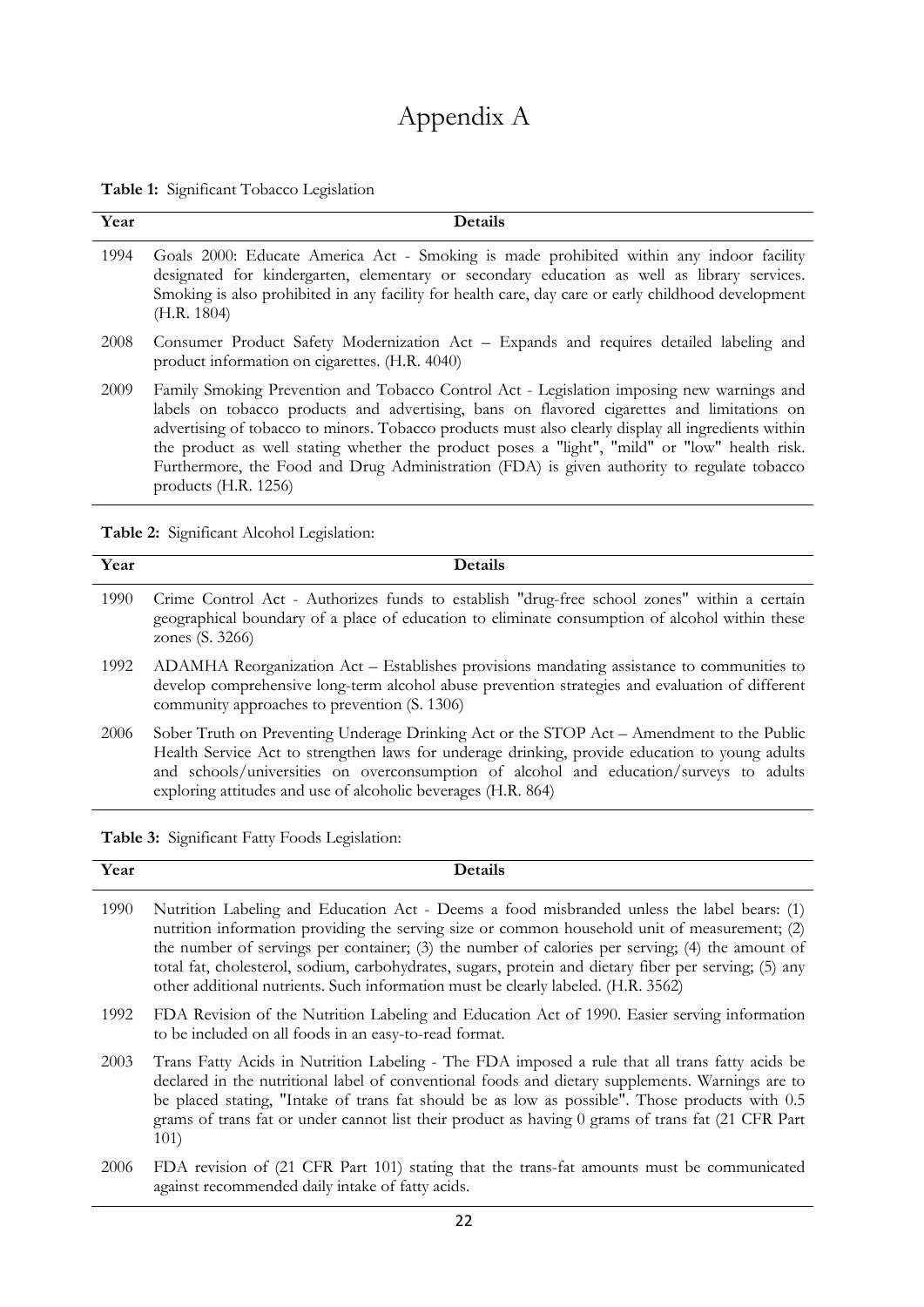| Table 4: Significant Household Energy Legislation: |
|----------------------------------------------------|
|----------------------------------------------------|

| Year | <b>Details</b>                                                                                                                                                                                                                                                                                                                   |
|------|----------------------------------------------------------------------------------------------------------------------------------------------------------------------------------------------------------------------------------------------------------------------------------------------------------------------------------|
| 1991 | To establish a Comprehensive Energy Conservation Program - Amends the Internal Revenue<br>Code to establish income tax credit for heating, cooling or hot water systems operated directly by<br>renewable energy sources. (H.R. 1196)                                                                                            |
| 2005 | Energy Policy Act - Requiring accurate energy labelling on commercial equipment of how energy<br>efficient the product is. Transparency on gas and electricity markets are made available to the<br>consumer (H.R. 6)                                                                                                            |
| 2006 | Tax Relief and Health Care Act - Credit subsidies given to consumers who invest in renewable<br>energy for the household (H.R. 6111)                                                                                                                                                                                             |
| 2007 | Energy Independence and Security Act - Directs the Secretary for Energy to conduct a proactive<br>national program of consumer awareness, information and education about lamp labels and<br>energy-efficient lighting choices. Also sets up a comprehensive grant program for households<br>which set up solar energy products. |

**Table 5:** Significant Motor Fuel Legislation:

| Year | <b>Details</b>                                                                                                                                                                                                                                                                                                                                                                                                                                   |
|------|--------------------------------------------------------------------------------------------------------------------------------------------------------------------------------------------------------------------------------------------------------------------------------------------------------------------------------------------------------------------------------------------------------------------------------------------------|
| 1991 | Fuel-Efficient Vehicle Purchase Incentive Act - Requires all new vehicles to have displayed on the<br>dealer sticker the carbon dioxide emissions standard for the size class of that vehicle as well as the<br>rebate or fee which the consumer will receive or pay in connection with the purchase of that<br>vehicle. (H.R. 1583)                                                                                                             |
| 1992 | Alternative Fuels Incentive Act of 1991 - Amends the Internal Revenue Code to permit an income<br>tax credit for investments in qualified clean-burning motor vehicle fuel property. (H.R. 1497)                                                                                                                                                                                                                                                 |
| 2005 | Energy Policy Act - Requires up to date accurate energy labeling on commercial vehicles of how<br>energy efficient the product is in terms of the impact on the environment and comparison to<br>normal fuel efficiency standards. (H.R. 6111)                                                                                                                                                                                                   |
| 2007 | Energy Independence and Security Act - Instructs manufacturers to label all new automobiles with<br>information and a rating system on an automobile's performance on the basis of criteria reflecting<br>fuel economy and greenhouse gas and other emissions. Also directs the transportation authorities<br>to develop a consumer education program on the benefits of alternative fuel in automobiles and<br>resulting fuel savings. (H.R. 6) |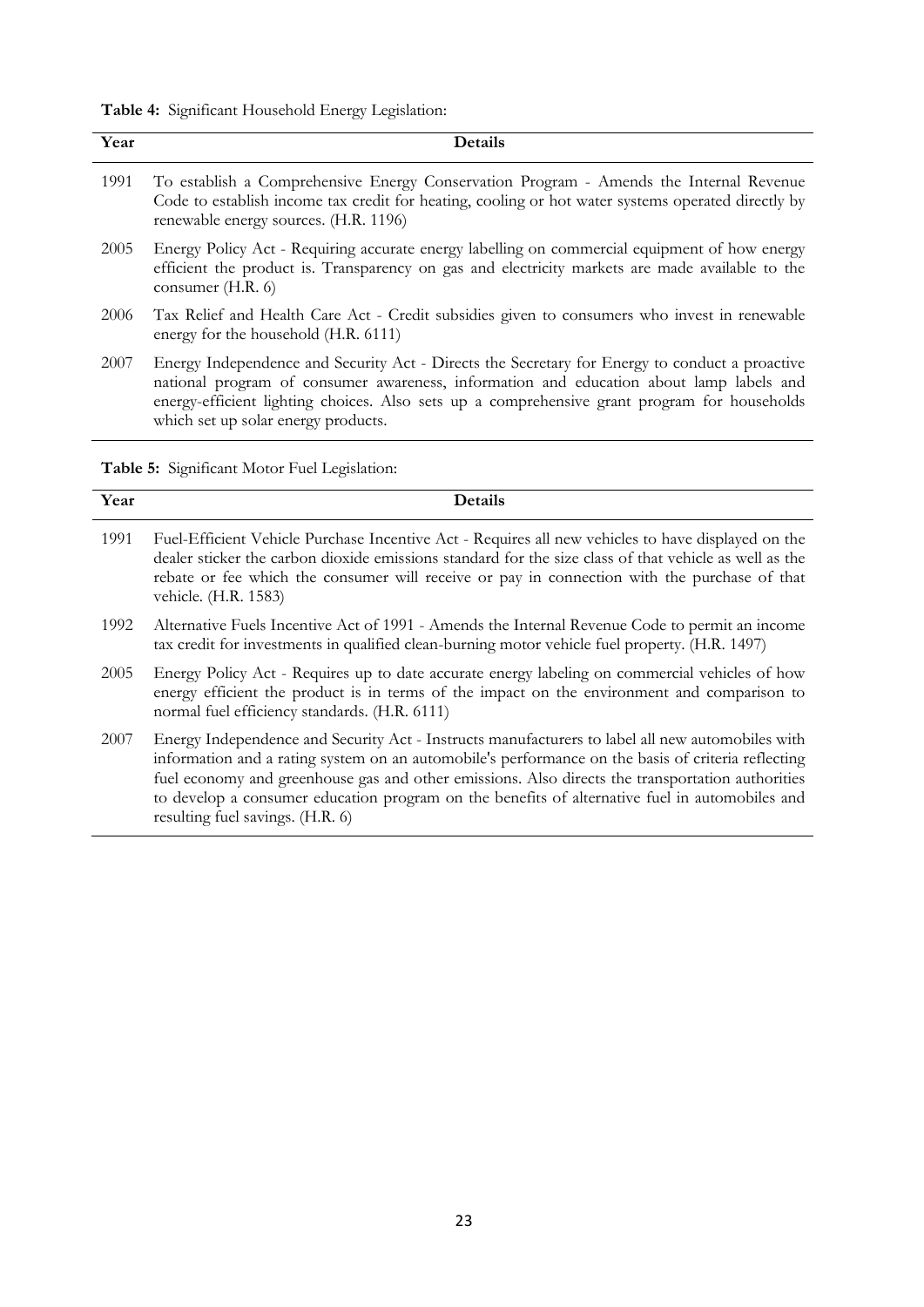# Appendix B

|                                              | Foodstuff                            | <b>Fuels and Power</b>               | <b>Household Supplies</b>               | Apparel                               |
|----------------------------------------------|--------------------------------------|--------------------------------------|-----------------------------------------|---------------------------------------|
| Constant                                     | 0.1815(2.06)                         | 0.0202(0.50)                         | 0.2345(3.14)                            | 0.0303(0.68)                          |
| <b>Foodstuff Price</b><br>Foodstuff Tax      | 0.0034(0.52)<br>$-0.0008(-0.02)$     | $-0.0050(-2.18)$<br>0.0005(0.22)     | $-0.0202(-3.03)$<br>$-0.0029$ $(-0.85)$ | 0.0032(0.68)<br>$-0.0075$ ( $-2.28$ ) |
| Fuels and Power Price<br>Fuels and Power Tax | 0.0038(0.68)<br>$-0.0073(-0.58)$     | 0.0373(14.41)<br>$-0.0131(-0.65)$    | 0.0078(3.77)<br>0.0103(1.37)            | 0.0029(0.53)<br>$-0.0048$ $(-0.52)$   |
| Household Supplies<br>Price                  | 0.0641(2.25)                         | 0.0411(2.76)                         | $-0.0627$ ( $-2.88$ )                   | 0.0554(2.96)                          |
| Household Supplies<br>Tax                    | 0.0409(5.13)                         | 0.0292(1.63)                         | $-0.0547$ $(-1.55)$                     | 0.0321(2.85)                          |
| Apparel Price<br>Apparel Tax                 | $-0.0175(-0.48)$<br>$-0.0161(-1.19)$ | $-0.0086(-1.01)$<br>$-0.0168(-2.19)$ | 0.0621(7.32)<br>0.0141(1.57)            | $-0.0216(-1.10)$<br>0.0573(1.25)      |
| Expenditure                                  | $-0.067$ $(-19.18)$                  | $-0.0504$ ( $-7.46$ )                | $-0.0228(-5.79)$                        | $-0.0343(-2.53)$                      |
| Gender                                       | $-0.0001$ $(-0.24)$                  | $-0.0001(-0.78)$                     | $-0.0003$ $(-3.94)$                     | $-0.0001$ $(-0.60)$                   |
| Gender Int. Term                             | $-0.0001$ $(-0.18)$                  | 0.0009(2.34)                         | 0.0011(2.00)                            | $-0.0008(-0.96)$                      |

**Table 1:** Demand System Parameter Estimates for the Main Commodity Groups:

**Table 2a:** Demand System Parameter Estimates for the Foodstuff Subgroup:

|                                         | Tobacco                      | <b>Alcoholic Beverages</b>       | <b>Sugar and Confectionary</b>   |
|-----------------------------------------|------------------------------|----------------------------------|----------------------------------|
| Constant                                | 0.0409(1.71)                 | 0.0604(2.72)                     | $-0.0127$ $(-1.56)$              |
| Tobacco Price<br>Tobacco Tax            | 0.0019(2.83)<br>0.0014(0.17) | $-0.0006(-0.59)$<br>0.0050(1.87) | $-0.0018(-4.46)$<br>0.0051(1.93) |
| Alcoholic Beverages<br>Price            | $-0.0121(-1.69)$             | 0.0032(0.15)                     | 0.0062(2.13)                     |
| Alcoholic Beverages<br>Tax              | 0.0007(0.17)                 | 0.0054(0.28)                     | $-0.0023$ $(-0.82)$              |
| Sugar and<br>Confectionary Price        | $-0.0063$ ( $-2.92$ )        | $-0.0093(-0.45)$                 | $-0.0004(-0.13)$                 |
| Sugar and<br>Confectionary Tax          | $-0.0066(-2.92)$             | 0.0016(0.16)                     | 0.0638(5.77)                     |
| Meat and Fish Price                     | 0.0005(0.13)                 | 0.0031(0.55)                     | $-0.0063$ ( $-3.67$ )            |
| Meat and Fish Tax                       | 0.0018(0.32)                 | 0.0003(0.05)                     | $-0.0039(-1.64)$                 |
| Dairy Products Price                    | 0.0009(0.18)                 | $-0.0020(-0.42)$                 | 0.0069(3.53)                     |
| Dairy Products Tax                      | 0.0064(1.21)                 | $-0.0043(-0.63)$                 | 0.0068(2.57)                     |
| Fruits and Vegetables<br>Price          | 0.0017(0.26)                 | $-0.0009(-0.21)$                 | $-0.0056(-3.59)$                 |
| Fruits and Vegetables<br>Tax            | 0.0020(0.30)                 | 0.0085(4.23)                     | $-0.0041$ $(-2.78)$              |
| Non-Alcoholic<br><b>Beverages Price</b> | 0.0067(1.20)                 | $-0.0121(-2.19)$                 | 0.0053(2.59)                     |
| Non-Alcoholic<br>Beverages Tax          | $-0.0001$ $(-0.02)$          | $-0.0161(-0.62)$                 | 0.0142(1.26)                     |
| Expenditure                             | $-0.0008(-0.61)$             | 0.0074(5.49)                     | $-0.0010(-2.17)$                 |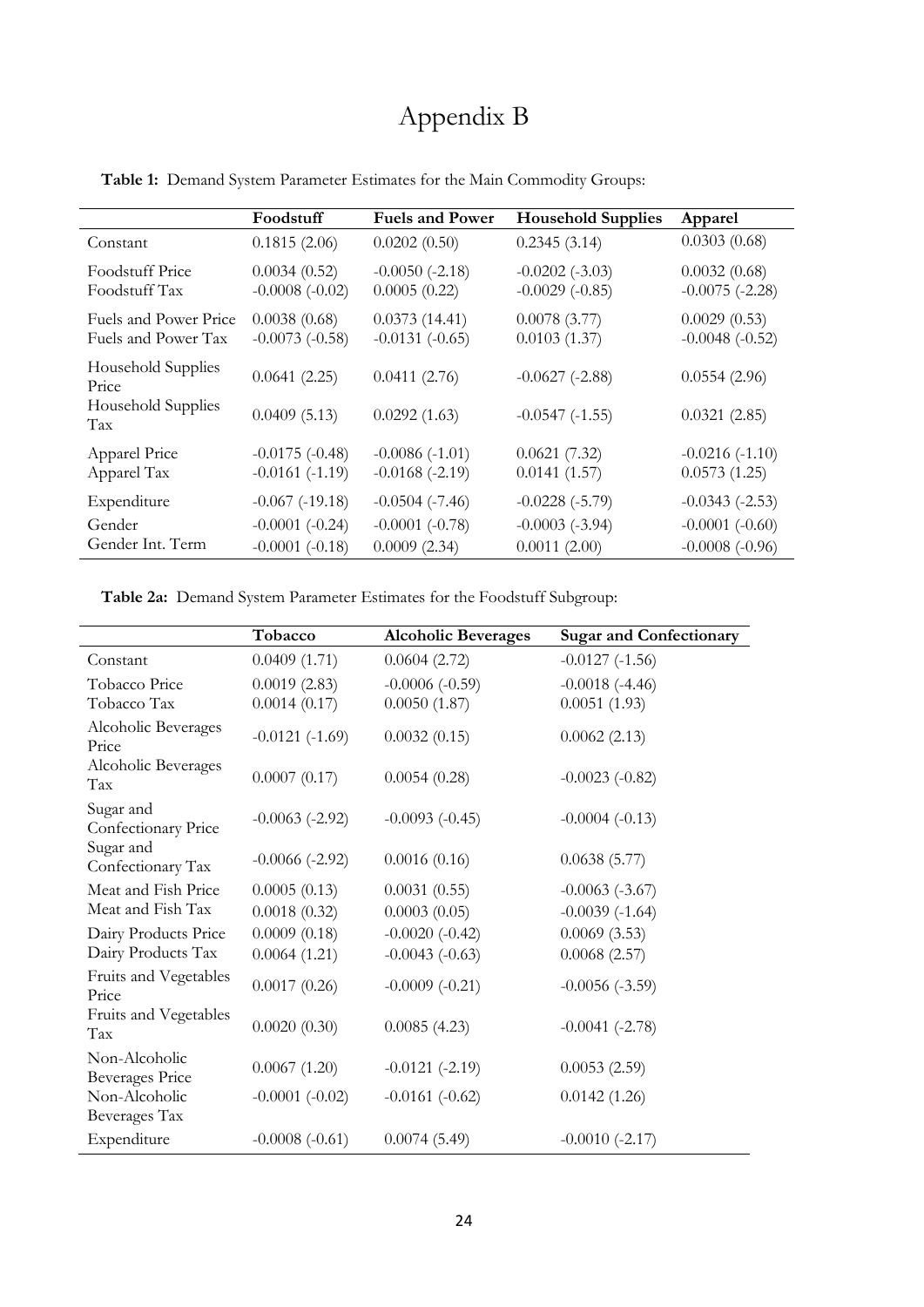|                  | Tobacco             | <b>Alcoholic Beverages</b> | <b>Sugar and Confectionary</b> |
|------------------|---------------------|----------------------------|--------------------------------|
| Legislation 1    | $-0.0003$ $(-0.68)$ | 0.0001(0.26)               | 0.0016(4.36)                   |
| Int. Term 1      | $-0.0014(-0.60)$    | $-0.0134(-1.98)$           | $-0.0475(-4.91)$               |
| Legislation 2    | $-0.0004(-0.64)$    | 0.0008(3.66)               | $-0.0017(-1.87)$               |
| Int. Term 2      | $-0.0015(-0.56)$    | 0.0028(1.17)               | 0.0055(0.61)                   |
| Legislation 3    | $-0.0049(-0.91)$    | N/A                        | $-0.0001$ $(-0.27)$            |
| Int. Term 3      | 0.0150(1.32)        | N/A                        | $-0.0006(-1.30)$               |
| Legislation 4    | N/A                 | N/A                        | 0.0001(0.17)                   |
| Int. Term 4      | N/A                 | N/A                        | $-0.0193(-3.30)$               |
| Gender           | 0.0001(1.43)        | 0.00002(0.42)              | 0.00002(1.25)                  |
| Gender Int. Term | $-0.0001$ $(-0.72)$ | $-0.0001$ $(-0.39)$        | $-0.0005$ ( $-1.82$ )          |

**Table 2b:** Demand System Interaction Term Parameter Estimates for the Foodstuff Subgroup:

Int. Term  $m =$  Interaction Term for legislation m;  $N/A =$  Not Applicable

|                                         | <b>Meats and Fish</b> | <b>Dairy Products</b> | Fruits and<br>Vegetables | Non-Alcoholic<br><b>Beverages</b> |
|-----------------------------------------|-----------------------|-----------------------|--------------------------|-----------------------------------|
| Constant                                | 0.1614(2.84)          | 0.0104(1.26)          | $-0.0159(-1.02)$         | $-0.0124(-1.12)$                  |
| Tobacco Price                           | 0.0034(1.42)          | $-0.0006(-0.85)$      | 0.0001(0.03)             | $-0.0006(-1.19)$                  |
| Tobacco Tax                             | $-0.0120(-2.78)$      | $-0.0012$ $(-1.61)$   | 0.0016(0.94)             | $-0.0008(-0.85)$                  |
| Alcoholic Beverages<br>Price            | $-0.0997(-4.73)$      | $-0.0002$ $(-0.04)$   | 0.0055(0.62)             | $-0.0020(-0.51)$                  |
| Alcoholic Beverages<br>Tax              | $-0.0305 (-3.63)$     | $-0.0018(-1.09)$      | $-0.0015(-0.16)$         | 0.0006(0.21)                      |
| Sugar and<br>Confectionary Price        | 0.0670(3.73)          | 0.0021(0.43)          | 0.0140(2.27)             | 0.0055(1.55)                      |
| Sugar and<br>Confectionary Tax          | 0.0596(4.56)          | $-0.0015(-1.19)$      | 0.0119(1.37)             | $-0.0001$ $(-0.03)$               |
| Meat and Fish Price                     | 0.0629(4.34)          | $-0.0040(-1.32)$      | $-0.0048(-0.85)$         | 0.0036(2.01)                      |
| Meat and Fish Tax                       | $-0.1092$ $(-2.52)$   | $-0.0057(-1.49)$      | $-0.0125(-1.25)$         | 0.0002(0.08)                      |
| Dairy Products Price                    | $-0.0385(-2.77)$      | 0.0084(3.75)          | 0.0020(0.59)             | $-0.0029$ $(-3.06)$               |
| Dairy Products Tax                      | $-0.0244(-1.36)$      | 0.0189(1.43)          | 0.0053(1.28)             | $-0.0019(-1.30)$                  |
| Fruits and Vegetables<br>Price          | $-0.0059(-0.59)$      | $-0.0061$ $(-2.60)$   | $-0.0055(-1.10)$         | $-0.0003(-0.25)$                  |
| Fruits and Vegetables<br>Tax            | $-0.0175(-1.52)$      | $-0.0071(-5.01)$      | $-0.0305(-1.56)$         | $-0.0034(-1.54)$                  |
| Non-Alcoholic<br><b>Beverages Price</b> | $-0.0067$ $(-0.64)$   | 0.0006(0.19)          | $-0.0002 (-0.03)$        | 0.0020(1.08)                      |
| Non-Alcoholic<br>Beverages Tax          | 0.0338(1.26)          | $-0.0027(-0.39)$      | 0.0129(0.87)             | 0.0059(0.35)                      |
| Expenditure                             | $-0.0019(-0.41)$      | $-0.0002(-0.11)$      | $-0.0026(-0.58)$         |                                   |

**Table 2c:** Demand System Parameter Estimates for the Foodstuff Subgroup:

**Table 2d:** Demand System Interaction Term Parameter Estimates for the Foodstuff Subgroup:

|                  | <b>Meats and Fish</b> | <b>Dairy Products</b> | <b>Fruits and</b><br>Vegetables | Non-Alcoholic<br><b>Beverages</b> |
|------------------|-----------------------|-----------------------|---------------------------------|-----------------------------------|
| Gender           | $-0.0008(-6.17)$      | 0.00001(0.57)         | $-0.0001(-1.13)$                | $-6.58e-06$ ( $-0.50$ )           |
| Gender Int. Term | 0.0032(4.20)          | $-0.0002(-0.85)$      | 0.0003(1.05)                    | 0.0001(0.29)                      |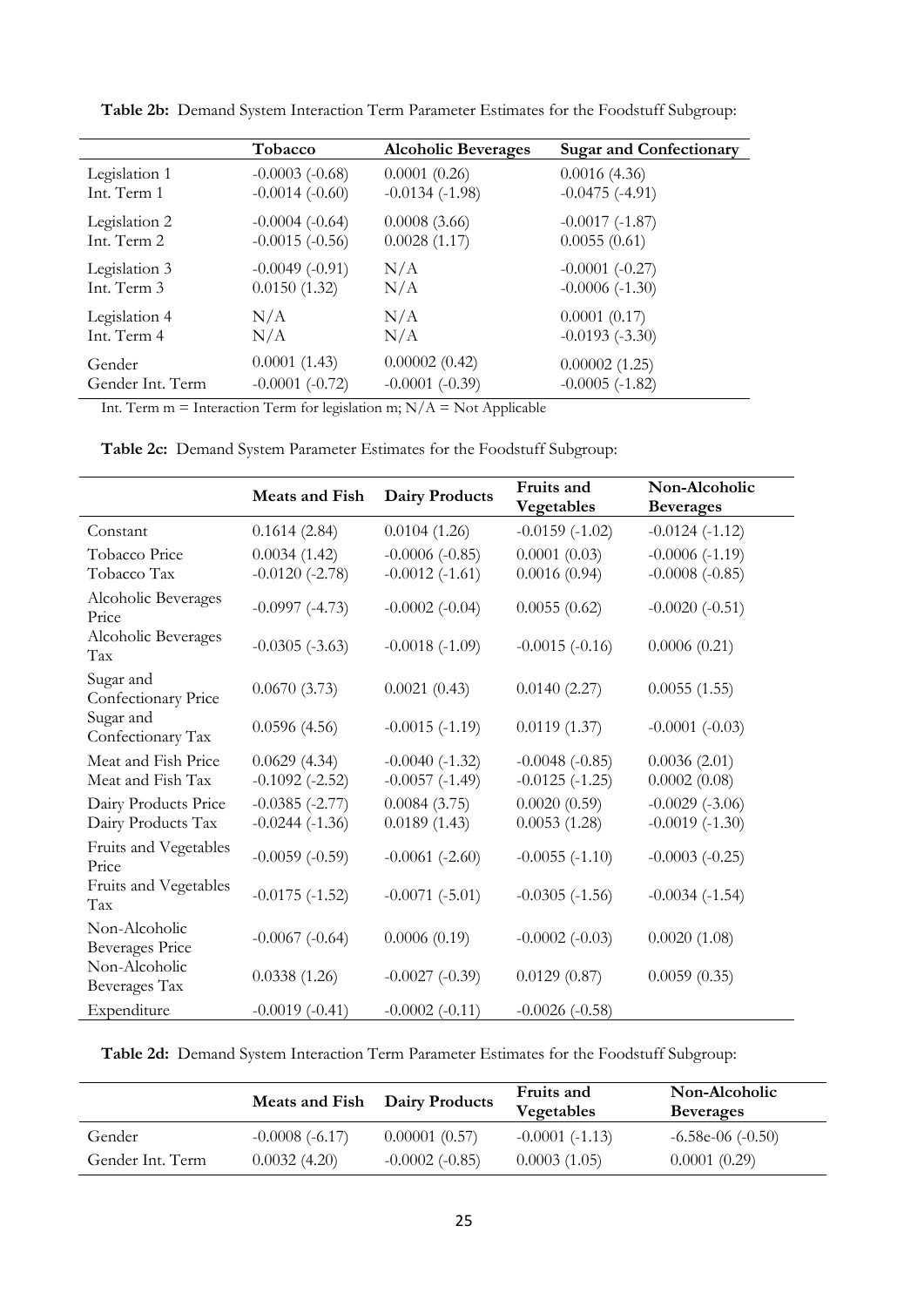|                          | Electricity         | <b>Natural Gas</b>  | <b>Motor Fuel</b> | <b>Other Fuels</b>  |
|--------------------------|---------------------|---------------------|-------------------|---------------------|
| Constant                 | $-0.0395(-1.60)$    | $-0.0445$ $(-1.40)$ | 0.0554(0.68)      | $-0.0084(-1.02)$    |
| <b>Electricity Price</b> | 0.0261(2.60)        | 0.0085(1.23)        | $-0.0230(-1.69)$  | 0.0010(1.42)        |
| <b>Electricity Tax</b>   | $-0.0051(-0.37)$    | 0.0018(3.12)        | 0.0067(1.36)      | 0.0002(0.18)        |
| Natural Gas Price        | $-0.0006(-0.33)$    | 0.0103(5.01)        | 0.0039(1.23)      | $-0.0011(-1.45)$    |
| Natural Gas Tax          | $-0.0028(-1.05)$    | 0.0100(0.82)        | 0.0045(1.15)      | $-0.0033(-1.99)$    |
| Motor Fuel Price         | 0.0005(0.09)        | $-0.0025(-1.63)$    | 0.0300(4.73)      | 0.0017(1.17)        |
| Motor Fuel Tax           | 0.0036(0.62)        | $-0.0024$ $(-0.98)$ | 0.0573(1.05)      | $-0.0002$ $(-0.33)$ |
| Other Fuels Price        | $-0.00003(-0.01)$   | 0.0010(1.10)        | 0.0072(0.94)      | $-0.0126(-4.70)$    |
| Other Fuels Tax          | $-0.0001$ $(-0.01)$ | 0.0001(0.09)        | 0.0101(1.06)      | $-0.0014(-0.31)$    |
| Expenditure              | $-0.0132$ $(-2.02)$ | $-0.0077$ $(-2.56)$ | $-0.0248(-3.79)$  | $-0.0002$ $(-0.17)$ |

**Table 3a:** Demand System Parameter Estimates for the Fuels and Power Subgroup:

**Table 3b:** Demand System Parameter Estimates for the Fuels and Power Subgroup:

|                  | Electricity         | <b>Natural Gas</b>  | <b>Motor Fuel</b>   | <b>Other Fuels</b> |
|------------------|---------------------|---------------------|---------------------|--------------------|
| Legislation 1    | $-0.0015(-1.11)$    | $-0.0004$ $(-0.58)$ | $-0.0044$ $(-1.98)$ | N/A                |
| Int. Term 1      | 0.0085(0.94)        | 0.0070(0.79)        | $-0.0255(-1.65)$    | N/A                |
| Legislation 2    | 0.0012(1.30)        | 0.0077(6.38)        | $-0.0014(-0.28)$    | N/A                |
| Int. Term 2      | 0.0028(1.06)        | 0.0122(7.87)        | $-0.0207(-0.90)$    | N/A                |
| Legislation 3    | 0.0005(0.86)        | $-0.0039(-1.14)$    | 0.0008(0.18)        | N/A                |
| Int. Term 3      | $-0.0042$ $(-1.18)$ | $-0.0041(-0.53)$    | 0.0028(0.15)        | N/A                |
| Legislation 4    | $-0.0004(-0.57)$    | $-0.0043(-1.08)$    | N/A                 | N/A                |
| Int. Term 4      | 0.0035(2.08)        | $-0.0080(-0.98)$    | N/A                 | N/A                |
| Gender           | 0.0001(0.92)        | 0.0001(2.23)        | 0.0001(0.66)        | 0.0001(2.01)       |
| Gender Int. Term | 0.0001(0.22)        | $-0.0001(-1.40)$    | 0.0002(0.30)        | 0.0001(0.66)       |

Int. Term  $m =$  Interaction Term for legislation  $m$ ;  $N/A =$  Not Applicable